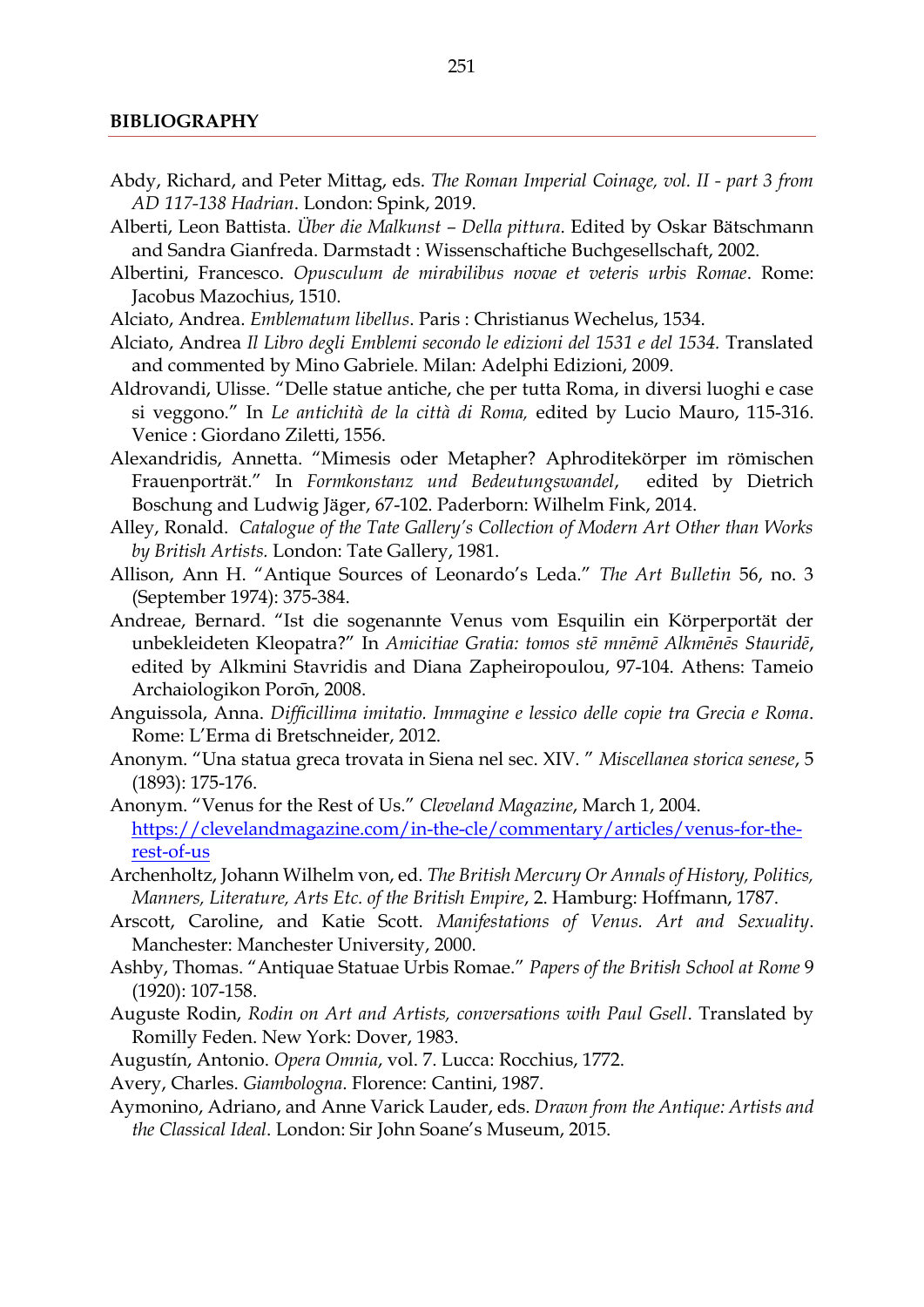- Bahrani, Zainab. "The Iconography of the Nude in Mesopotamia." *Notes in the History of Art.* Essays on Nudity in Antiquity in Memory of Otto Brendel 12, no. 2 (Winter 1993): 12-19.
- Bahrani, Zainab. *Women of Babylon: Gender and Representation in Mesopotamia*. London: Routledge 2001.
- Baker, Malcolm. "La consommation de l'antique : Le Grand Tour et les reproductions de sculpture classique." In *D'après l'antique,* edited by Jean-Pierre Cuzin et ali., 69- 77. Paris : Réunion des Musées Nationaux, 2000.
- Barasch, Moshe. *Icon: Studies in the History of an Idea*. New York: New York University Press, 1992.
- Barbillon, Claire, et al., eds. *Bourdelle et l'Antique: Une passion moderne*. Paris: Paris Musées, 2017.
- Barkan, Leonard. *Unearthing the Past: Archaeology and Aesthetics in the Making of Renaissance Culture*. New Haven CT: Yale University Press, 1999.
- Barkan, Leonard. "Praxiteles' Aphrodite and the Love of Art." In *The Forms of Renaissance Thought,* edited by LeonardBarkan et al., 15–45. New York: Palgrave Macmillan, 2009.
- Barnard, Toby, and Jane Clark, eds. *Lord Burlington: Art, Architecture and Life*. London: Bloomsbury Academic, 1995.
- Barocchi, Paola, ed. *Scritti d'arte del Cinquecento*, 1-9. Turin: Einaudi, 1971- 1979.
- Barrow, Rosemary. *Creating Continuity with the Traditions of High Art: The Use of Classical Art and Literature by Victorian Painters 1860-1912*. New York: Edwin Mellen Press, 2007.
- Barrow, Rosemary. "The Female Body: Aphrodite of Cnidos." In: *Gender, Identity and the Body in Greek and Roman Sculpture*, edited by Michael Silk, 35-48. Cambridge: Cambridge University Press, 2018.
- Bartlett, Truman Howe. "Emmanuel Frémiet." *The American Architect and Building News* 32 (1891): 113–115.
- Bartman, Elizabeth*. Portraits of Livia: Imagining the Imperial Woman in Augustan Rome.*  Cambridge: Cambridge University Press, 1999.
- Bartoli, Cosimo. *Ragionamenti accademici sopra alcuni luoghi difficili di Dante*. Venice: Francesco de Franceschi Senese, 1567.
- Basler, Adolphe. *Indenbaum*. Paris : Le Triangle, ca 1933.
- Bassett, Sarah. "Excellent Offerings: The Lausos Collection in Constantinople." *The Art Bulletin* 82, no. 1 (March 2000): 6-25.
- Bassett, Sarah. *The Urban Image of Late Constantinople*. Cambridge : Cambridge University Press, 2004.
- Baudelaire, Charles. *Oeuvres complètes.* Paris: Gaillmard, 1961.
- Baum, Paull Franklin. "The Young Man Betrothed to a Statue." *Publications of the Modern Language Association* 34, no. 4 (1919): 523-579.
- Baxandall, Michael. *Giotto and the Orators: Humanist Observers of Painting in Italy and the Discovery of Pictorial Composition, 1350-1450*. Oxford: Clarendon Press, 1971.
- Bažant, Jan. *Les citoyens sur les vases athéniens* (Rozpravy ČSAV, řada společenských věd, 95,2). Prague : Academia 1985.
- Bažant, Jan. "The Legend of Knidia Today." *Eirene* 53 (2017): 79–112.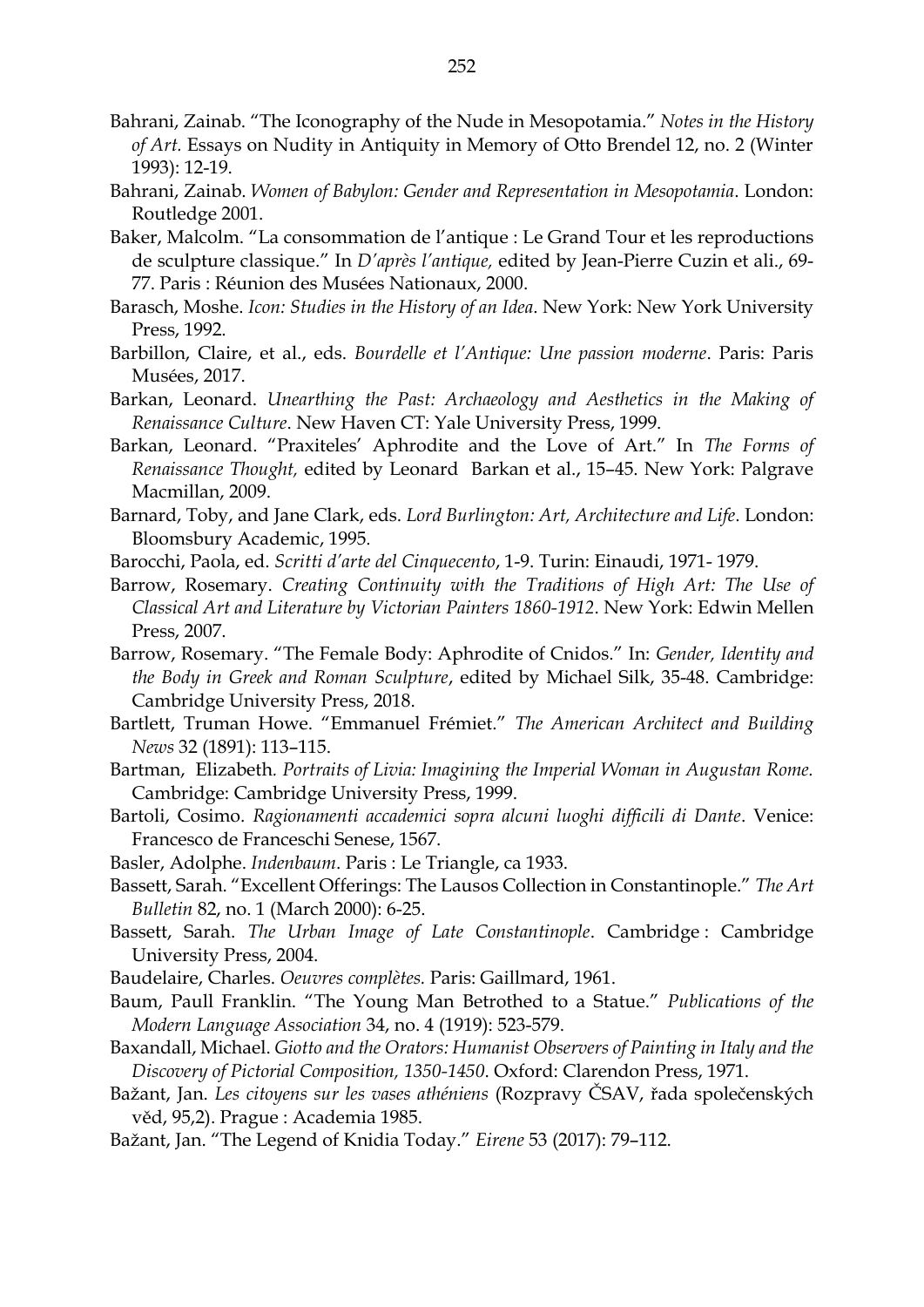- Bembo, Pietro. *Prose e rime*. Edited by Carlo Dionisotti. Turin: Unione Tipografico-Editrice 1960, 73-309.
- Bender, K. *The Iconography of Venus, 1.2. The Italian Venus Revisited*. Lulu Com, s.l. 2018.
- Bender, K. *The Iconography of Venus, 2,1.4 The French Venus*. Lulu Com, s.l. 2021.
- Bender, K. *The Iconography of Venus, 3.1. The Venus of the Low Countries*. Lulu Com, s.l. 2010.
- Bender, K. *The Iconography of Venus, 4.1. The German, Swiss and Central-European Venus*. Lulu Com, s.l. 2012.
- Bender, K*. The Iconography of Venus, 5.1. The British and Irish Venus*. Lulu Com, s.l. 2013.
- Bender, K. *The Iconography of Venus, 6.1. The Venus of the Eastern-, Southern- and Northern- European Regions*. Lulu Com, s.l. 2014.
- Bensoussan, Nicole. "From the French Galerie to the Italian garden: Sixteenth-century Displays of Primaticcio's Bronzes at Fontainebleau." *Journal of the History of Collections* 27, no. 2 (2015): 175–198.
- Bentz, Katherine M. "Ulisse Aldrovandi, Antiquities, and the Roman Inquisition." *Sixteenth Century Journal* 43 (2012): 963-983.
- Bentz, Katherine M. "Ancient Idols, Lascivious Statues, and Sixteenth-Century Viewers in Roman Gardens." In *Receptions of Antiquity, Constructions of Gender in European Art, 1300-1600,* edited by Marice Rose and Alison C. Poe, 419-449. Leiden: Brill, 2015.
- Bentz, Katherine M. "The Afterlife of the Cesi Garden: Family Identity, Politics, and Memory in Early Modern Rome." *Journal of the Society of Architectural Historians* 72, No. 2 (June 2013): 134-165.
- Benvenuto da Imola: *Comentum super Dantis Aldigherij Comoediam*, 3. Edited by William Warren Vernon and Giacomo Filippo Lacaita. Florence: G. Barbera, 1887.
- Berchorius, Petrus. *Ovidius Moralizatus*. Editedy by Joseph Engels. Utrecht: Instituut voor Laat latijn der Rijksuniversiteit, 1962.
- Bernoulli, Johann Jacob. *Aphrodite: Ein Baustein zur griechischen Kunstmythologie*. Leipzig: Wilhlem Engelmann, 1873.
- Bernstock, Judith E. "Classical Mythology in Twentieth-Century Art: An Overview of a Humanistic Approach." *Artibus et Historiae* 27 (1993): 153-183.
- Bertalot, Ludwig. *Studien zum italienischen und deutschen Humanismus*, 2. Edited by Paul Oskar Kristeller. Rome: Edizioni di Storia e Letteratura, 1975.
- Beschi, Luigi. "Contributi di topografia ateniese." *Annuario della Scuola Archeologica Italiana di Atene* 45-46 (1968-1969): 518-519.
- Bettini, Maurizio. *The Portrait of the Lover*. Berkeley: University of California Press, 1999.
- Bevan, Elinor. "Ancient Deities and Tortoise-Representations in Sanctuaries." *The Annual of the British School at Athens* 83 (1988): 1-6.
- Bignami, Silvia, ed. *Mario Sironi: Venere dei porti*. Milan: Skira, 2000.
- Bindman, David. *Warm Flesh, Cold Marble: Canova, Thorvaldsen and Their Critics*. New Haven CT: Yale University Press, 2014.
- Binsfeld, Wolfgang. "Zur Inschrifttafel bei der Venus von St. Matthias in Trier." *Trierer Zeitschrift* 69-70 (2006-2007): 297–298.
- Binsfeld, Wolfgang, et al. *Katalog der römischen Steindenkmäler des Rheinischen Landesmuseums Trier, I. Götter und Weihedenkmäler. Corpus Signorum Imperii Romani*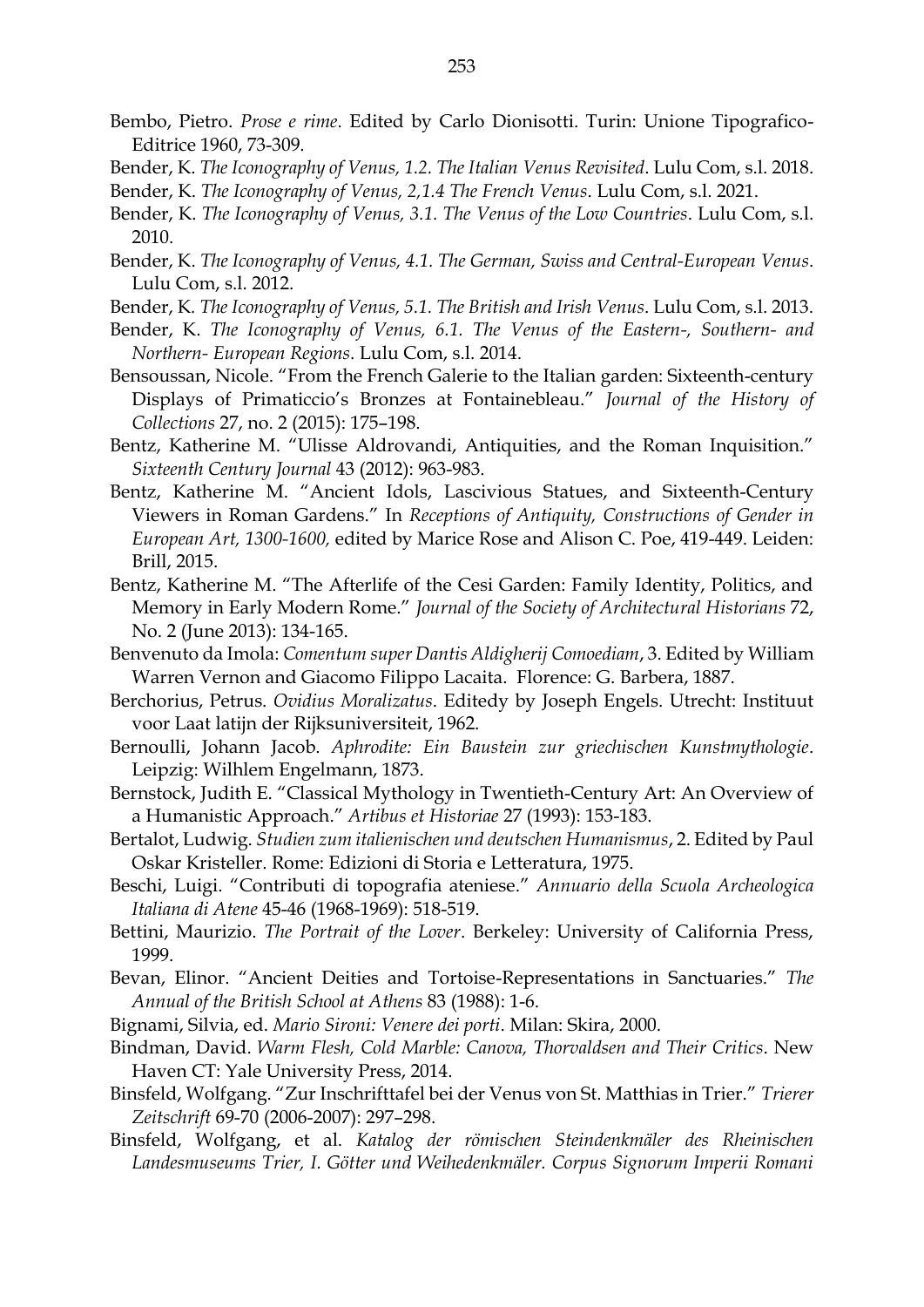*Deutschland 4,3: Gallia Belgica. Trier und Trierer Land*. Mainz: von Zabern Verlag, 1988.

- Blaum, Rudolf, ed. *Gerhard Marcks und die Antike*. Bremen: Gerhard Marcks-Stiftung, 1993.
- Bloch, Peter, Sibylle Einholz, and Jutta Simson, eds. *Ethos und Pathos. Die Berliner Bildhauerschule, 1786-1914*. Berlin: Gebr. Mann, 1990.
- Bober, Phyllis Pray, and Ruth Rubinstein. *Renaissance Artists and Antique Sculpture: A Handbook of Sources*, second revised edition. London: Harvey Miller, 2010.
- Boccaccio, Giovanni. *Elegia di Madonna Fiammetta*. Milan: Ugo Mursia,1987.
- Böhm, Stephanie: *Die* "*nackte Göttin.*" *Zur Ikonographie und Deutung unbekleideter weiblicher Figuren in der frühgeschichtlichen Kunst*. Mainz : von Zabern, 1990.
- Bol, Peter. *Die Skulpturen des Schiffsfundes von Antikythera*. Berlin: Gebr. Mann, 1972.
- Bolder-Boos, Marion. "Der Krieg und die Liebe Untersuchungen zur römischen Venus." *Klio* 97, no.1 (2015): 81–134.
- Bonstetten, Karl Viktor von. *Briefe an Friederike Brun*, 2. Frankfurt, 1829.
- Borbein, Adolf Heinrich. "Die griechische Statue des 4. Jahrhunderts v. Chr. Formanalytische Untersuchungen zur Kunst der Nachklassik." *Jahrbuch des Deutschen Archäologischen Archäologischen Instituts* 88 (1973) : 43-212.
- Borghini, Raffaello. *Il Riposo, in cui della pittura, e della scultura si favella, de' più illustri pittori, e scultori, e delle più famose opere loro si fa mentione*. Florence: Giorgio Marescotti, 1584.
- Borzello, Frances. *The Naked Nude*. New York: Thames & Hudson, 2012.
- Boschung, Dietrich. "Die Rezeption antiker Statuen als Diskurs: Das Beispiel der Venus Medici." In *Zentren und Wirkungsräume der Antikerezeption. Zur Bedeutung von Raum und Kommunikation für die neuzeitliche Transformation der griechisch-römischen Antike*, edited by Kathrin Schade et al., 165-176. Münster: Scriptorium, 2007.
- Boschung, Dietrich. "Fragmentierung und Persistenz: Antike Statuen im Mittelalter." In *Persistenz und Rezeption: Weiterverwendung, Wiederverwendung und Neuinterpretation antiker Werke im Mittelalter,* edited by Dietrich Boschung and Susanne Wittekind, 319-348. Wiesbaden: Reichert Verlag, 2008.
- Boschung, Dietrich. "Unheimliche Statuen und ihre Bändigung." In *Leibhafte Kunst: Statuen und kulturelle Identität,* edited by Dietrich Boschung and Christiane Vorster, 281-306. Paderborn: Wilhelm Fink, 2015.
- Boschung, Dietrich. "Die Narracio de mirabilibus urbis Romae des Magister Gregorius : Die Ewige Stadt im Blick des gelehrten Romreisenden." In *Wunder Roms im Blick des Nordens*, edited by Christoph Stiegemann, 76-89. Petersberg: Dr. M. Imhof, 2017.
- Boström, Antonia, ed. *The Fran and Ray Stark Collection of 20th-Century Sculpture at the J. Paul Getty Museum*. Los Angeles: J. Paul Getty Museum, 2008.
- Boucher, Bruce. *The Sculpture of Jacopo Sansovino*. New Haven CT: Yale University Press, 1991.
- Boulègue, Franck. *Twin Peaks: Unwrapping the Plastic*. Bristol: Intellect Books, 2017.
- Bourgeois, Brigitte, and Violaine Jeammet. "Les paradoxes de l'invention de la polychromie antique au XIXe siècle." In *En couleurs. La sculpture polychrome en France 1850-1919,* edited by Edouard Papet, 151-156. Paris : Musée d'Orsay, 2018.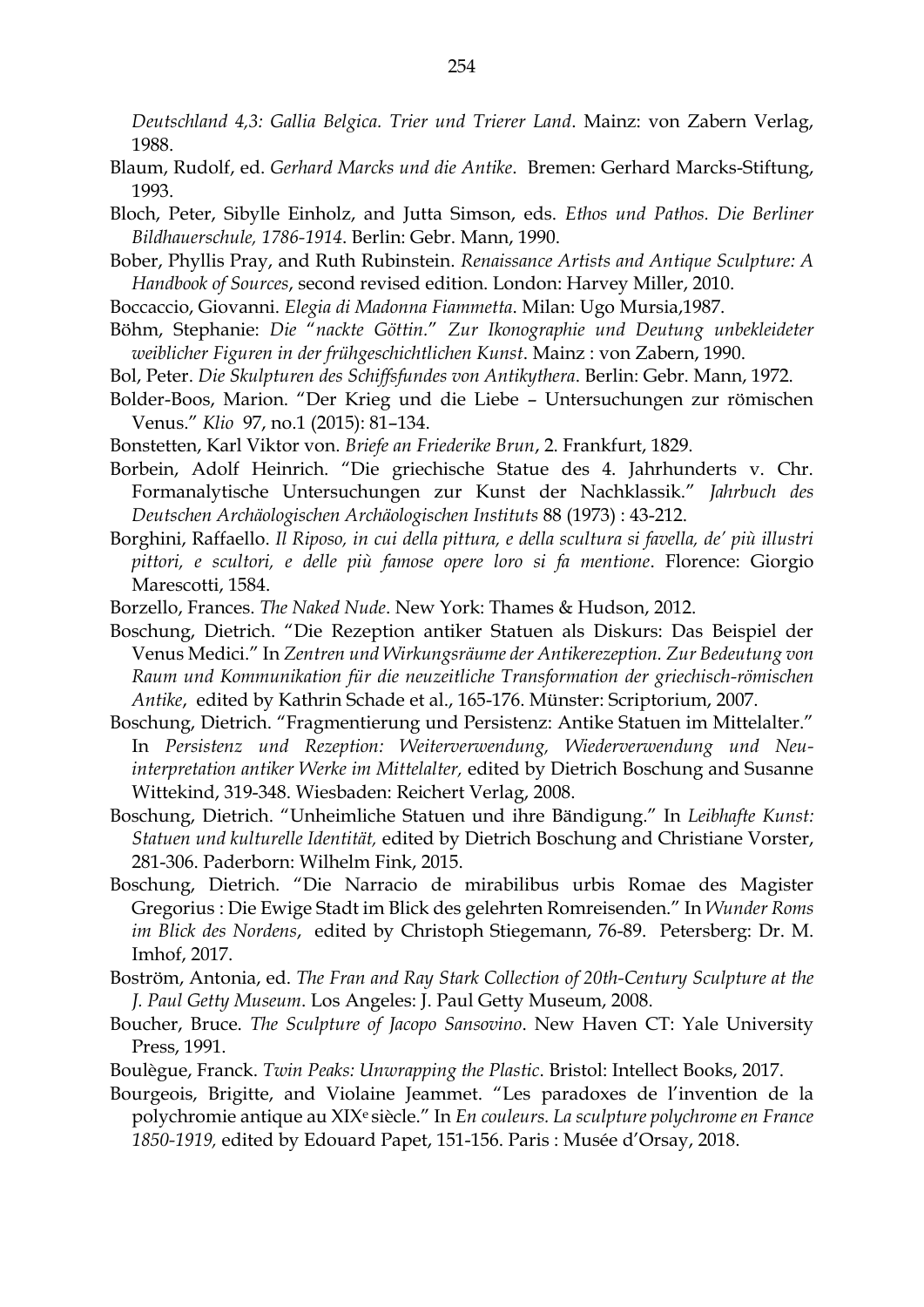- Bracciolini, Poggio. *Opera omnia, 1. Scripta in editione Basilensi anno 1538 collata*. Turin: Bottega d'Erasmo, 1964.
- Brain, Carla. "Venus in Pompeian Domestic Space: Decoration and Context." In *Proceedings of the Twenty-Sixth Annual Theoretical Roman Archaeology Conference, Rome 2016*, edited by Roberta Cascino et al., 51-66. Rome: Edizioni Quasar, 2017.

Brandt, Aurelia. "Goltzius and the Antique." *Print Quarterly* 18, no. 2 (2001): 135- 149. Brant, Sebastian. *Das Narrenschiff*. Basel: Johann Bergmann von Olpe, 1494.

- Bravi, Alessandra. "Ornamenta, Monumenta, Exempla: Greek Images of Gods in the Public Spaces of Constantinople." In: *Divine Images and Human Imaginations in Ancient Greece and Rome,* edited by Joannis Mylanopoulos, 289-301. Leiden: Brill, 2010.
- Breitenberger, Barbara. *Aphrodite and Eros: The Development of Erotic Mythology in Early Greek Poetry and Cult*. London: Routledge, 2007.
- Bremmer, Jan N. "The Agency of Greek and Roman Statues: From Homer to Constantine." *Opuscula. Annual of the Swedish Institutes at Athens and Rome* 6 (2013): 7–21.
- Brinckerhoff, Dericksen M. *Hellenistic Statues of Aphrodite: Studies in the History of their Development*. New York: Garland, 1978.
- Brinkmann, Vinzenz, et al. *Bunte Götter – Golden Edition: Die Farben der Antike*. Munich: Prestel, 2020.
- Brock, Maurice. "L'anecdote de Pline sur l'Aphrodite de Cnide dans quattre lettres de Bembo à Dolce." In *Le mythe de l'art antique,* edited by Emmanuelle Hénin and Valérie Naas, 346-364. Paris : CNRS Éditions, 2018.
- Brody, Lisa R. *Aphrodisias, 3. The Aphrodite of Aphrosidias.* Results of the Excavations at Aphrosidias in Caria Conducted by New York University. Mainz: von Zabern, 2007.
- Broekema, Henriette. *Inanna, Lady of Heaven and Earth: History of a Sumerian Goddess*. Leeuwarden, Netherlands: Elikser B. V. Uitgeverij, 2014.
- Brooks, Peter. "Storied Bodies, or Nana at Last Unveil'd." *Critical Inquiry* 16 (1989): 1- 32.
- Brummer, Hans Henrik. *The Statue Court in the Vatican Belvedere*. Stockholm: Almquist and Wiksell, 1970.
- Bruschius, Caspar. *Monasteriorum Germaniae praecipuorum ac maxime illustrium centuria prima*. Ingolstadt: Weissenhorn, 1551.
- Büchele, Karl. *Stuttgart und seine Umgebungen für Einheimische und Fremde.* Stuttgart: K. Aue, 1858.
- Bückling, Maraike. *Die Negervenus*. Frankfurt: Liebieghaus 1991.
- Budin, Stephanie Lynn. *The Origin of Aphrodite*. Bethesda MD: CDL Press, 2003.
- Budin, Stephanie Lynn. "Aphrodite Enoplion." In *Brill's Companion to Aphrodite,* edited by Amy S. Smith and Sadie Pickup, 79-112. Leiden: Brill, 2010.
- Budin, Stephanie Lynn. "The Nude Female in the Southern Levant: A Mixing of Syro-Mesopotamian and Egyptian Iconographies." In *Cult and Ritual on the Levantine Coast and its Impact on the Eastern Mediterranean Realm*, edited by Anne-Marie Maila Afeiche, 315–335. Beyrouth: Ministère de la culture, 2015.
- Burioni, Matteo. "Vasari's Rinascità: History, Anthropology or Art Criticism?" In *Renaissance? Perceptions of Continuity and Discontinuity in Europe, c. 1300– c. 1550,* edited by Alexander Lee et al., 115– 128. Leiden: Brill, Leiden 2010.
- Burke, Jill. *The Italian Renaissance Nude*. New Haven CT: Yale University Press, 2018.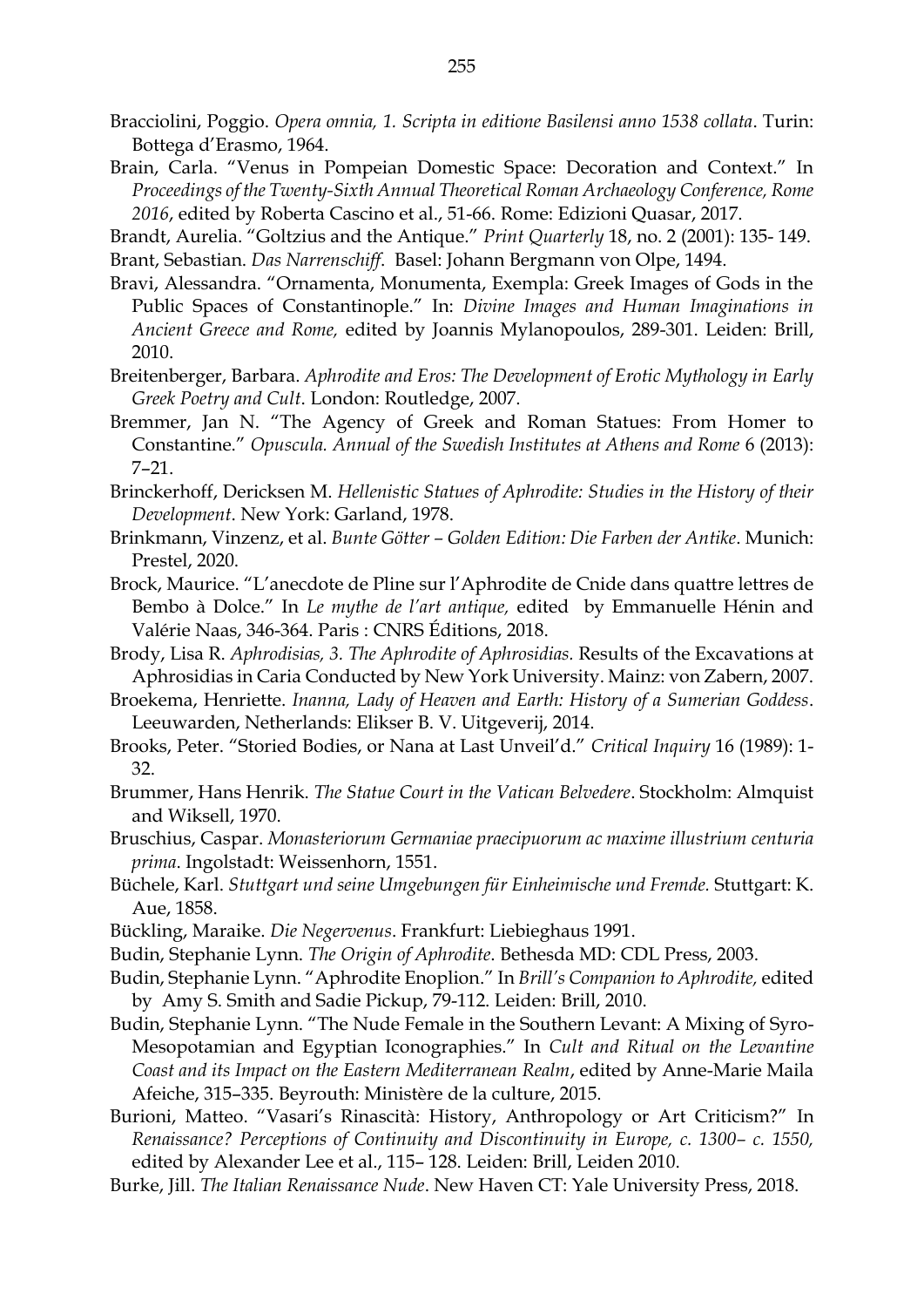- Burnage, Sarah, et al., eds. *William Etty. Art & Controversy*. London: Philip Wilson Publishers, 2011.
- Burton, Robert. *The Anatomy of Melancholy*. New York: Dent, 1964.
- Busch, Günter, ed. *Gerhard Marcks: Das plastische Werk*. Frankfurt: Propyläen Verlag, 1977.
- Busch, Virginia. *The Colossal Sculpture of the Cinquecento.* New York: Garland, 1976.
- Bussels, Stijn. "Da'più scorretti abusata: The Venus de'Medici and its History of Sexual Responses." In *The Secret Lives of Artworks: Exploring the Boundaries Between Art and Life,* edited by Caroline Van Eck et al., 38-55. Leiden: Leiden University Press, 2014.
- Bussels, Stijn. *The Animated Image: Roman Theory on Naturalism, Vividness and Divine Power*. Berlin: Akademie Verlag, 2012.
- Cairns, Douglas L. "The Meaning of the Veil in Ancient Greek Culture." In *Women's Dress in the Ancient Greek World*, edited by Lloyd Llewellyn-Jones, 73-93. London: Duckworth, 2002.
- Calza, Raissa, et al., eds. *Antichità di Villa Doria Pamfilj*. Rome : De Luca,1977.
- Camo, Pierre. *Aristide Maillol*. Paris: Nouvelle revue française, 1926.
- Campbell, James W. P., and Amy Boyington. "The Problems of Meaning and Use of the Puer Mingens Motif in Fountain Design 1400–1700." *Studies in the History of Gardens & Designed Landscapes* 38 (2018): 247-267.
- Canedy, Norman W. *The Roman Sketchbook of Girolamo da Carpi*. London: The Warburg Institute, 1976.
- Canova, Antonio. *Scritti*, edited by Hugh Honour and Paolo Mariuz. Roma: Salerno, 2007.
- Capecchi, Gabriella, et al., eds. *Palazzo Pitti: La reggia rivelata.* Florence: Giunti, 2003.
- Caputo, Vincenzo. "Gli 'abusi' dei pittori e la 'norma' dei trattatisti: Giovanni Andrea Gilio e Gabriele Paleotti." *Studi rinascimentali* 6 (2008): 99-110.
- Carden-Coyne, Anna. *Reconstructing the Body: Classicism, Modernism, and the First World War*. Oxford: Oxford University Press, 2009.
- Carpenter, Rhys. *Greek Sculpture*. Chicago: University of Chicago Press, 1960.
- Carroll, Maureen. "Exploring the Sanctuary of Venus and its Sacred Grove: Politics, Cult and Identity in Roman Pompeii." *Papers of the British School at Rome* 78 (2010): 63-106, 347-351.
- Cartari, Vincenzo. *Imagines deorum, qui ab antiquis colebantur*. Lyon: Stephanus Michael, 1581.
- Cartari, Vincenzo. *Le Imagini con la spositione de i Dei de gli antichi*. Venice : Francesco Marcolini, 1556.
- Catterson, Lynn. "Finding, Fixing, and Faking in Ghiberti's Third Commentarii." In *Inganno –The Art of Deception: Imitation, Reception, and Deceit in Early Modern Art*, edited by Sharon Gregory and Sally Anne Hickson, 123-149. Farnham: Ashgate, 2012.
- Caus, Isaac de. *Hortus Penbrochianus. Le jardin de Vuilton*. London, c. 1640.
- Caylus, Anne Claude Philippe comte de. *Tableaux tirés de l*'*Iliade, de l*'*Odysée d*'*Homère et de l*'*Énéide de Virgile. Avec des osservations générales sur ce costume*. Paris: Tilliard, 1757.
- Ceci, Giuseppe. "Pizzofalcone, II." *Napoli nobilissima* 1 (1891) : 85-89.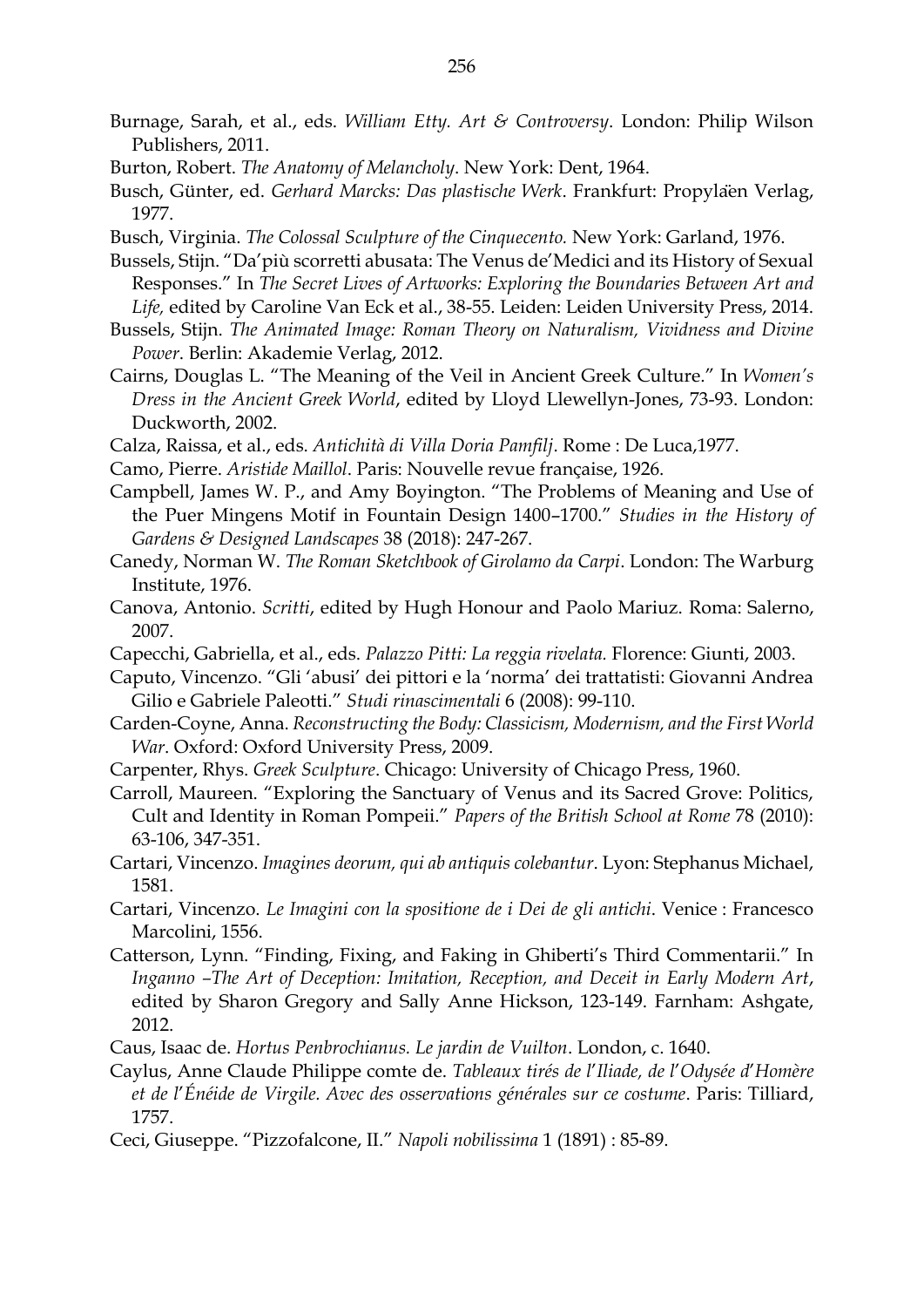- Centanni, Monica. *Fantasmi dell'antico : La tradizione classica nel Rinascimento.* 1-2. Rimini: Guaraldi, 2017.
- Chattopadhyay, Collette. "A Conversation with Jim Dine." *Sculpture* 30 (2011): 31-35.
- Chechi, Alessandro. "The Return of Cultural Objects Removed in Times of Colonial Domination and International Law: The Case of the Venus of Cyrene." *Italian Yearbook of International Law* (2008):159-181.
- Christian, Kathleen Wren. "Architecture and Antique Sculpture in Early Modern Rome." In *The Companions to the History of Architecture, Volume I, Renaissance and Baroque Architecture*, edited by Alina Payne et al., 1-31. Chichester, West Sussex: John Wiley & Sons, 2017.
- Christian, Kathleen Wren. *Empire without End: Antiquities Collections in Renaissance Rome, c. 1350-1527*. New Haven CT: Yale University Press, 2010.
- Chytil, Karel. *Pražská Venušina fontána od B. Wurzelbauera*. Prague, 1902.
- Cladel, Judith. *Maillol, sa vie, son oeuvre, ses idées*. Paris: B. Grasset, 1937.
- Clarac, Frédéric comte de. *Sur la statue antique de Vénus Victrix découverte dans l*'*ile de Milo en 1820.* Paris: P. Didot, l'ainé*,* 1821.
- Clark, Kenneth. *The Nude: A Study in Ideal Form.* London: John Murray, 1956.
- Clay, Jenny Strauss. *The Politics of Olympus: Form and Meaning in the Homeric Hymns*. Princeton NJ: Princeton University Press, 1989.
- Coffin, David R. *The English Garden: Meditation and Memorial*. Princeton NJ: Princeton University Press, 1994.
- Coffin, David R. "Venus in the Eighteenth-Century English Garden." *Garden History* 28, no. 2 (Winter 2000): 173-193.
- Coffin, David R. "Venus in the Garden of Wilton House." *Notes in the History of Art* 20 (2001): 25-31.
- Cole, Michael W. "Giambologna and the Sculpture with No Name." *Oxford Art Journal* 31, no. 3 (2008): 337–360.
- Coliva, Anna, and Fernando Mazzocca, eds. *Canova e la Venere Vincitrice*. Milan: Electa, 2007.
- Coliva, Anna, et al., eds. *I Borghese e l*'*Antico*. Milan: Skira, 2011.
- Coltman, Viccy. *Classical Sculpture and the Culture of Collecting in Britain since 1760*. Oxford: Oxford University Press, 2009.
- Compton, Rebekah. "Omnia Vincit Amor: The Sovereignty of Love in Tuscan Poetry and Michelangelo's Venus and Cupid." *Mediaevalia* 33 (2012): 229-260.
- Compton, Rebekah. *Venus and the Arts of Love in Renaissance Florence*. Cambridge: Cambridge University Press, 2021.
- Conforti, Claudia, et al., eds. *Vasari, gli Uffizi e il Duca*. Florence: Giunti, 2011.
- Cook, Brian F. *The Townley Marbles.* London: British Museum Publications*,* 1985.
- Corso, Antonio. "A Goddess of Cycladic Marble from Etruria." In *Paria Lithos. Parian quarries, marble and workshops of sculpture*, edited by Demetrius Umberto Schilardi, 559-566. Athens: Cyclades Institute of Archaeology, 2000.
- Corso, Antonio. "The Theme of Bathing Aphrodites in Classical Greece: Birth of an Iconographic Pattern, Development, Success." *Orbis terrarum* 12 (2014): 57-64.
- Corso, Antonio. *The Art of Praxiteles I. The Development of Praxiteles*' *Workshop and Its Cultural Tradition Until the Sculptor*'*s Acme (364-1 BC).* Rome: L'Erma di Bretschneider, 2004.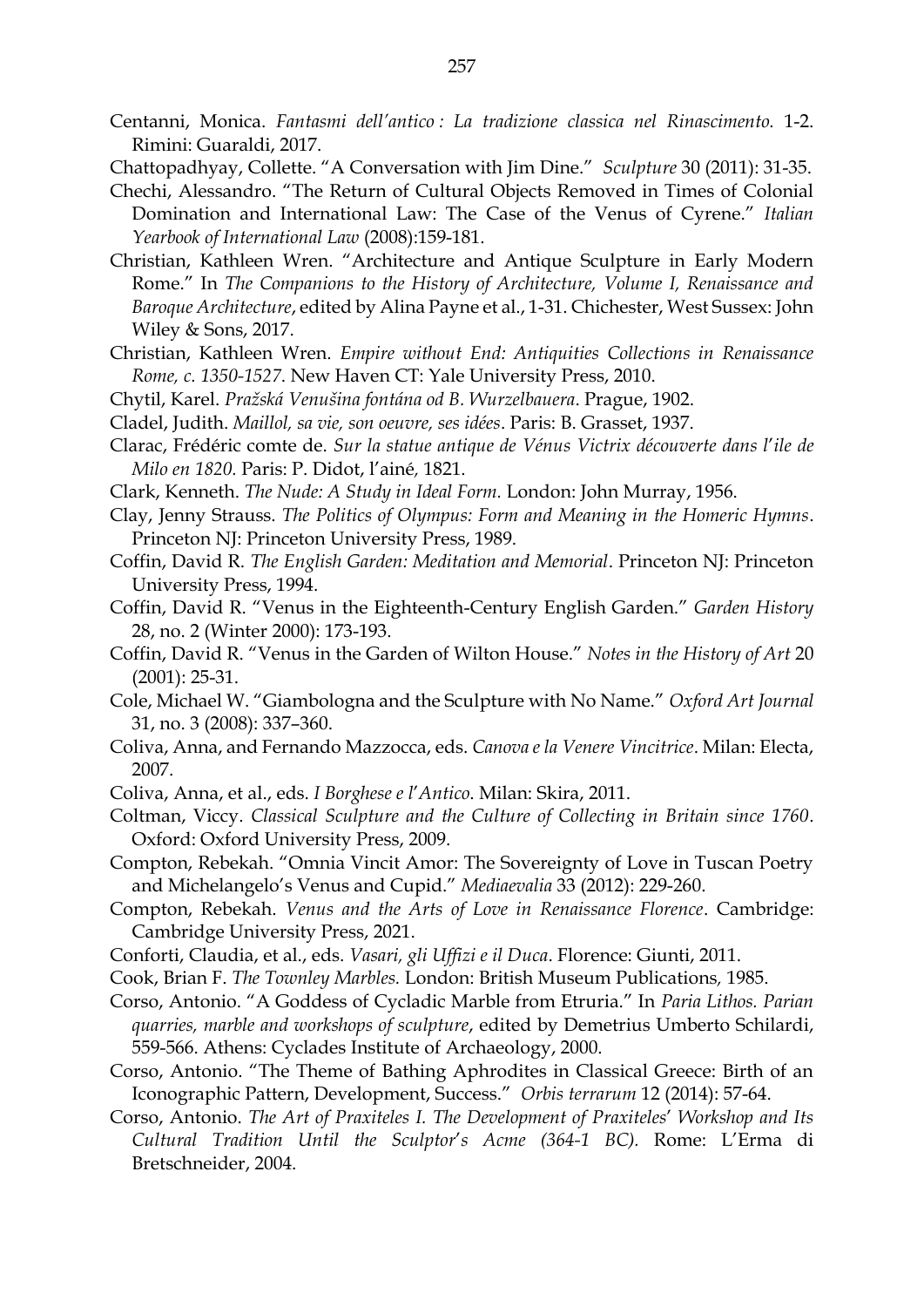- Corso, Antonio. *The Art of Praxiteles II. The Mature Years*. Rome: L'Erma di Bretschneider, 2007.
- Courtois, Chantal. "La collection Béatrix de Candolle. Terre cuites en filiation." *Genava. Revue d'histoire de l'art et d'archéologie* 54 (2006): 227-237.
- Couzin, Robert. "Invented Traditions. Latin Terminology and the Writing of Art History." *Journal of Art Historiography* 19, (December 2018): 1-24.
- Cowdry, Richard. *A Description of the Pictures, Statues, Busto*'*s, Basso-relievo*'*s, and Other Curiosities at the Earl of Pembroke's House at Wilton*. London: J. Robinson, 1751.
- Creed, Cary. *The Marble Antiquities, The Right Honble. the Earl of Pembrokes, at Wilton.*  London, 1731.
- Cuzin, Jean-Pierre, et al., eds. *D'après l'antique*. Paris: Réunion des Musées Nationaux, 2000.
- Cyrino, Monica S. *Aphrodite*. London: Routledge, 2010.
- d'Ascoli, Eurialo. *Stanze d'Eurialo d'Ascoli sopra le statue di Laocoonte, di Venere, et d'Apollo*. Rome: Dorico, 1539.
- Damascius. *The Philosophical History*. Edited by Polymnia Athanassiadi. Athens: Apamea, 1999.
- Darby, Elisabeth S. "John Gibson, Queen Victoria, and the Idea of Sculptural Polychromy." *Art History* 4, no. 1 (March 1981): 37–53.
- Davidson, Amanda A. *The Sculpture of William Turnbull*. London: Lund Humphries, 2005.
- Davison, Claire Cullen. *Pheidias. The Sculptures and Ancient Sources*. London: Institute of Classical Studies, 2009.
- De'Cavalieri, Giovanni Battista. *Antiquarum statuarum urbis Romae,* 1-2. Roma,1585.
- De'Cavalieri, Giovanni Battista. *Antiquarum statuarum urbis Romae*, 3-4. Roma, 1594.
- Degenhart, Bernhard, and Annegrit Schmitt. *Corpus der Italienischen Zeichnungen 1300- 1450. Sud und Mittelitalien*. Berlin: Mann, 1968.
- DeGrazia, Diane. *Prints and Related Drawings by the Carracci Family*. Bloomington IN: Indiana University Press, 1979.
- Del Monti, Claudia, ed. *Il tempio di Venere e Roma nella storia*. Milan: Electa, 2010.
- De Mot, Jean. "L*'*Aphrodite d*'*Arenberg. " *Revue Archéologique* 2 (1903): 10-20.
- Delivorrias, Angelos. "Die Kultstatue der Aphrodite von Daphni." *Antike Plastik* 8 (1968): 19-31.
- Delivorrias, Angelos. "Das Original der sitzenden Aphrodite-Olympias." *Mitteilungen des Deutschen Archäologischen Instituts* 93 (1978): 1-23.
- Delivorrias, Angelos, et. al. "Aphrodite." *Lexicon Iconographicum Mythologiae Classicae*  (Zürich: Artemis, 1981–99), vol. 2 (1984): 2-151.
- Delivorrias, Angelos. "Problèmes de conséquence méthodologique et d'ambiguïté iconographique." *Mélanges de l'Ecole française de Rome, Antiquité* 103, no. 1 (1991) : 136-137.
- Delivorrias, Angelos. "A New Aphrodite for John." In *Greek Offerings: Essays on Greek Art in Honour of John Boardman*, edited by Olga Palagia, 109-118. Oxford: Oxbow Monograph, Oxford 1997.
- Delivorrias, Angelos. "The Worship of Aphrodite in Athens and Attica. In *Worshiping Women. Ritual and Reality in Classical Athens,* edited by Nikos E. Kaltsas and Harvey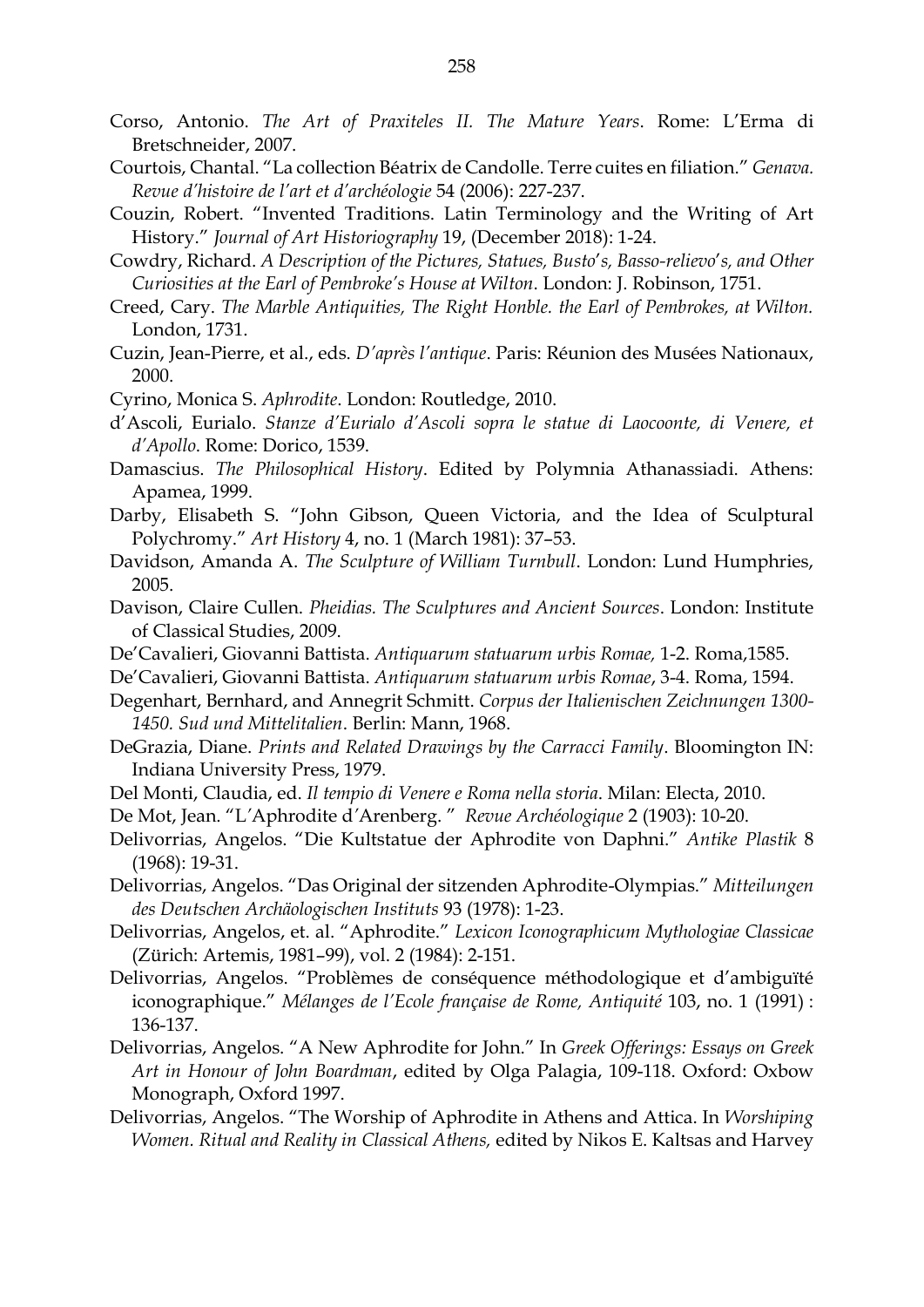Alan Shapiro, 107-113. New York: Alexander S. Onassis Public Benefit Foundation, 2008.

- Demma, Maria Pia, and Giuseppina Favara, eds. *La Fontana Pretoria in Palermo: hic fons, cui similis nullus in orbe patet*. Palermo: Assessorato regionale dei beni culturali e ambientali e della pubblica istruzione, 2006.
- Descharnes, Robert. *Dalí de Gala*. Lausanne: Edita, 1962.
- Deschodt, Gaëlle. "Images et mariage, une question de méthode. Le geste d'anakalypsis." *Mondes anciens* 1 (2011).

<http://journals.openedition.org/mondesanciens/370>

- Deswarte-Rosa, Sylvie. "Francisco de Holanda et le Cortile di Belvedere." In *Il Cortile delle statue. Der Statuenhof des Belvedere im Vatikan*, edited by Matthias Winner et al., 389-410. Mainz: von Zabern, 1998.
- Dickmann, Jens-Arne. "Lord Pembrokes design to form a School of Sculpture Erwerb, Aufstellung and Fuktion von Antiken in Wilton House während des 17. und 18. Jhs." In *Antikensammlungen des europäischen Adels im 18. Jahrhundert als Ausdruck einer europäischen Identität*, edited by Dietrich Boschung and Henner Hesberg, 115-129. Mainz: von Zabern, 2000.
- Diderot, Denis. *Salons,* 2 (Salon de 1765), edited by Jean Seznec and Jean Adhémar. Oxford: Clarendon Press, 1960.
- Didi-Huberman, Georges. *Ouvrir Vénus: Nudité, rêve, cruauté*. Paris: Gallimard, 1999.
- Diemer, Dorothea. *Hubert Gerhard und Carlo di Cesare del Palagio: Spätplastiker der Renaissance,* I – II. Berlin: Deutscher Verlag für Kunstwissenschaft, 2004.
- DiFuria, Arthur J. *Maarten van Heemskerck's Rome: Antiquity, Memory, and the Cult of Ruins.* Leiden: Brill, 2019.
- Dontas, Giorgos. "Ein verkanntes Meisterwerk im Nationalmuseum von Athen. Der Marmorkopf Γ. 177 und Überlegungen zum Stil Eupharnors." In *Festschrift für Nikolaus Himmelmann,* edited by Hans-Ulrich Cain et al., 143-50. Mainz: von Zabern, 1989
- Doppelmayr, Johann Gabriel. *Historische Nachricht Von den Nürnbergischen Mathematicis und Künstlern*. Nurnberg: P.C. Monath, 1730.
- Downey, Glanville. "Constantine the Rhodian. His Life and Writings." In *Late Classical and Mediaeval Studies in Honour of A. M. Friend, Jr.*, edited by Kurt Weitzman, 214- 221. Princeton: Princeton University Press, 1955.
- Dressen, Angela. "From Dante to Landino: Botticelli's Calumny of Apelles and Its Sources." *Mitteilungen des Kunsthistorischen Institutes in Florenz* 59, no. 3 (2017) : 324- 339.
- Du Camp, Maxime. "Le salon de 1863." *La revue des deux mondes*, June 15, 1863, 886- 918.
- Du Choul, Guillaume. *Discorso della religione antica de Romani.* Lyon: Guillaume Rouille, 1559.
- Du Choul, Guillaume. *Discours de la religion des anciens Romains*. Lyon: Guillaume Rouille, 1556.
- Dubel, Sandrine. "Aphrodite se mirant au bouclier d'Arès. Transpositions homériques et jeux de matière l'epos hellénistique." In *Métamorphoses du regard ancien*, edited by Évelyne Prioux and Agnès Rouveret, 13-28. Paris: Presses Universitaires de Paris Ouest, Nanterre, 2010.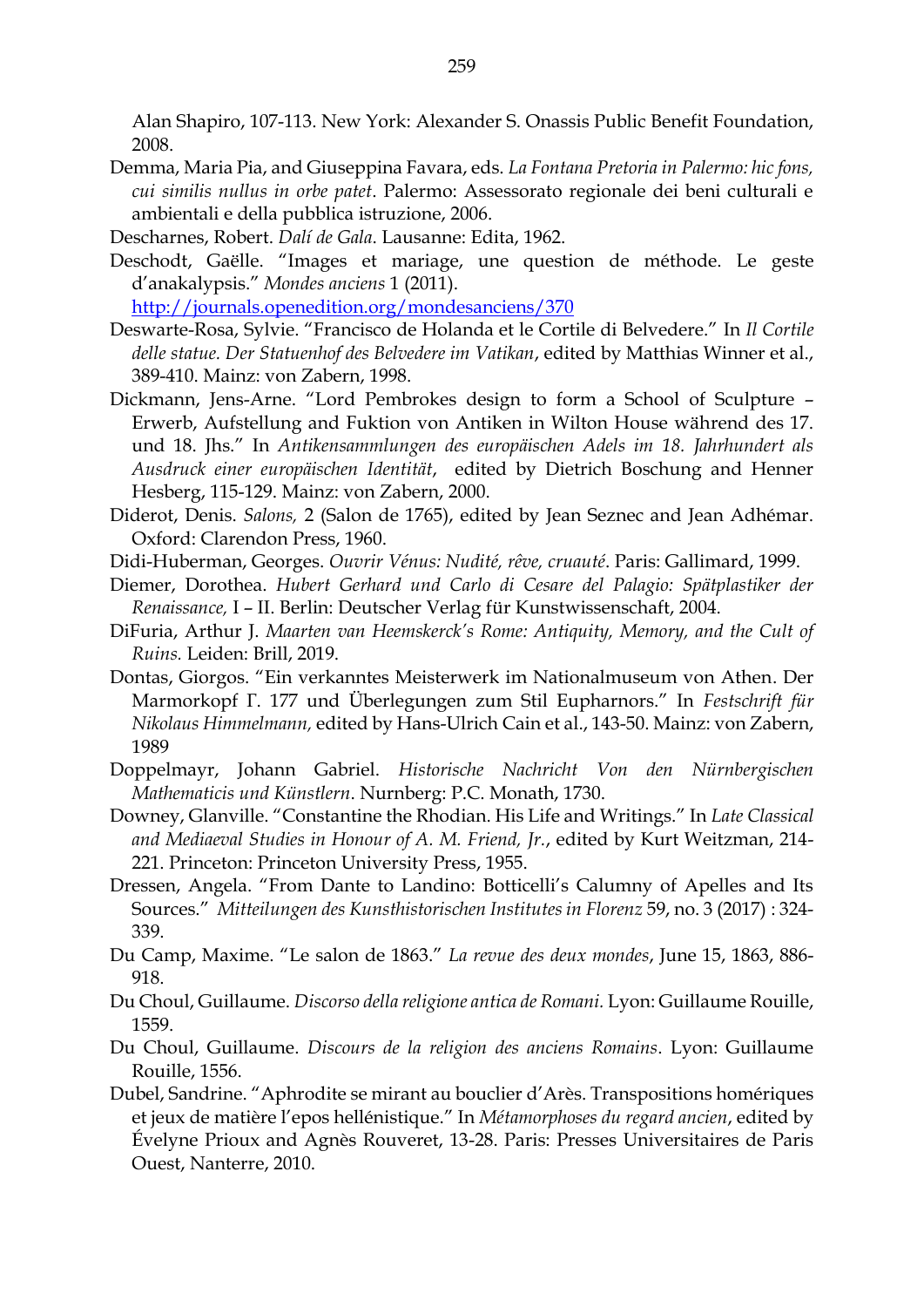- Dunbabin, Katherine M. D. "Baiarum grata voluptas. Pleasures and Dangers of the Baths." *Papers of the British School in Rome* 57 (1989), 6-46.
- Eastlake, Elizabeth. *Life of John Gibson, RA, Sculptor*. London: Longmans, 1870.
- Eberlein, Gustav. "Die Lex Heinze von Standpunkt des bildenden Künstlers." In *Das Buch von der Lex Heinze ein Kulturdokument aus dem Anfange des Zwanzigsten Jahrhunderts,* edited by Otto Falckenberg, 32-33. Leipzig: Staackmann, 1900.
- Ebert-Schifferer Sybille. "Giambolognas Venus und Satyr in Dresden: Ein durchdachtes Geschenk für einen Florenz-Bewunderer." In *Docta Manus. Studien zur italienischen Skulptur für Joachim Poeschke,* edited by Johannes Myssok and Jürgen Wiener, 301-312. Münster, Rhema, 2007.
- Ebert-Schifferer, Sybille, ed. *Natur und Antike in der Renaissance*. Frankfurt: Liebighaus Museum, 1985.
- Eckert, Martin. *Die Aphrodite der Seefahrer und ihre Heiligtümer am Mittelmeer*. Münster: LIT-Verlag, 2016.
- Edwards, Charles M. "Aphrodite on a Ladder." *Hesperia* 53, no. 1 (January March, 1984): 59-72.
- Eichendorff, Joseph von. "Das Marmorbild." In *Frauentaschenbuch für das Jahr 1819*, edited by Caroline de la Motte-Fouqué, 555-595. Nurnberg: J. L. Schrag, 1818.
- Eikelmann, Renate, ed*. Bella figura: Europäische Bronzekunst in Süddeutschland um 1600*. Munich: Bayerisches Nationalmuseum, 2015.
- Einholz, Sibylle. *Peter Breuer (1856-1930): Ein Plastiker zwischen Tradition und Moderne*. PhD diss., Freie Universität Berlin,1984.
- El Lissitzky and Hans Arp. *Die Kunstismen. Les Ismes de l'art. The Isms of Art*. Zürich: Erlenbach Rentsch, 1925.
- Elam, Caroline. "Lorenzo de'Medici Sculpture Garden." *Mitteilungen des Kunsthistorischen Institutes in Florenz* 36, no. 1-2 (1992): 41-84.
- Elsner, Jaś. *Roman Eyes: Visuality and Subjectivity in Art and Text*. Princeton NJ : Princeton University Press, 2007.
- Éméric-David, Toussaint-Bernard. *Histoire de la sculpture antique.* Paris : Charpentier, 1853.
- Estella, Margarita M. "La fuente de la Venus de Aranjuez, obra de Francisco Moschino." *Archivo Español de Arte* 58 (2007): 89-93.
- Evelyn, John. *The diary of John Evelyn,* 1-6, edited by Esmond S. De Beer. Oxford: Oxford University Press, 1959.
- Ewald, Björn Christian. "Minding the Gap. Issues of Cultural Translation in Graeco-Roman Art." In *Visual Histories of the Classical World. Essays in Honor of R. R. R. Smith,* edited by Catherine M. Draycott et al., , 233–254. Brepols, Turnhout, 2018.
- Fabbricotti, Emanuela. "Ninfe dormienti : Tentativo di classificazione." *Studi Miscellanei. Seminario di archeologia e storia dell'arte greca e romana dell'Università di Roma* 22 (1976): 65-71.
- Fabbricotti, E. "Ninfe dormienti: Addendum." *Quaderni dell'Istituto di archeologia e storia antica. Università di Chieti* 1, (July 1980): 37-41.
- Fadinger, Volker. "Sulla als Imperator Felix und Epaphroditos (= Liebling der Aphrodite)." In *Widerstand - Anpassung – Integration: Die griechische Staatenwelt und Rom. Festschrift für Jürgen Deininger zum 65. Geburtstag*, edited by Norbert Ehrhardt and Linda-Marie Günther, 155-188. Stuttgart, Steiner, 2002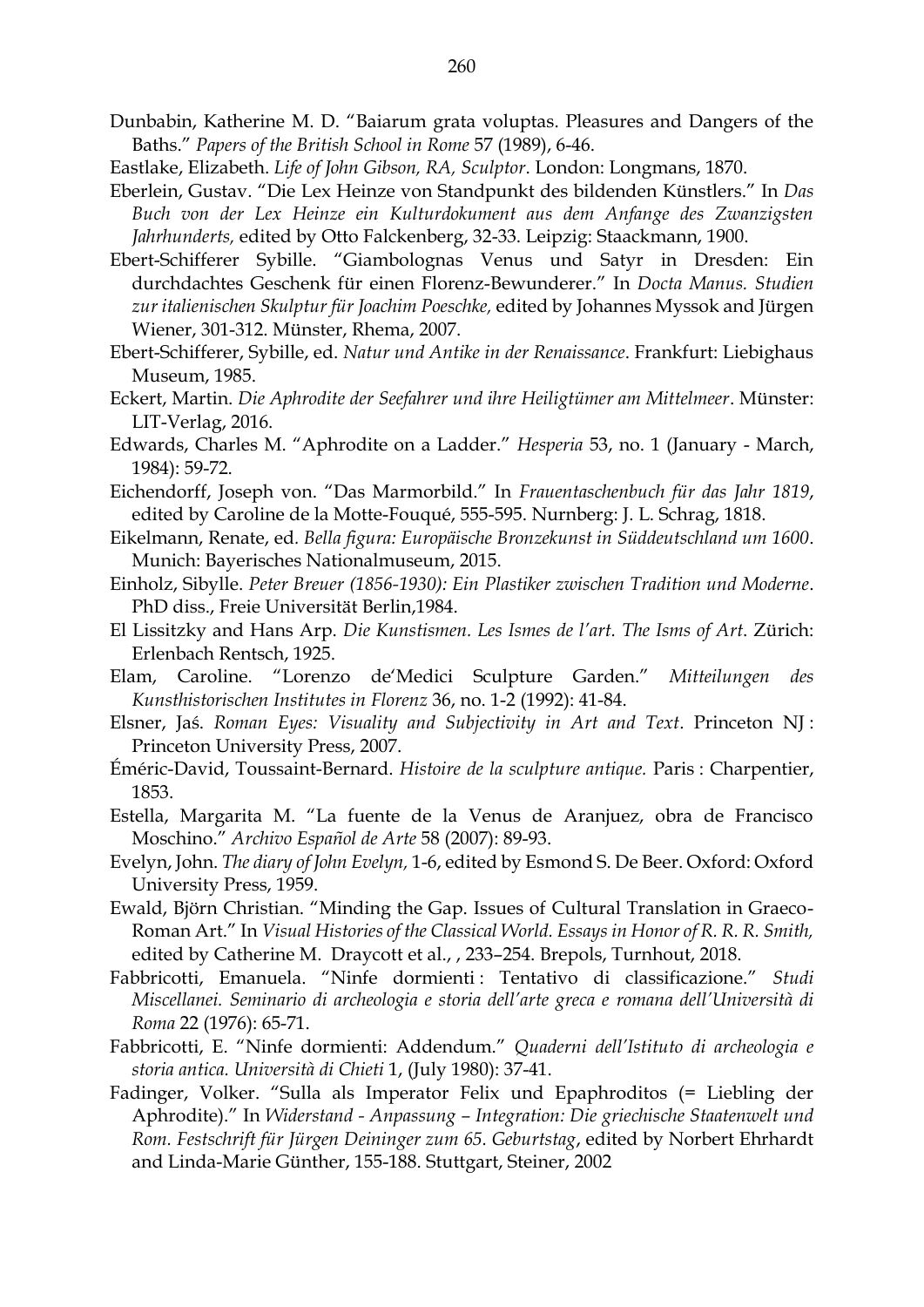- Faietti, Marzia. "A New Preparatory Drawing by Marcantonio Raimondi for his Kneeling Venus." *Print Quarterly* 6, no. 3 (1989): 308-311.
- Fantappiè, Irene. "Rewriting, Re-figuring: Pietro Aretino's Transformations of Classical Literature." In *Renaissance Rewritings*, edited by Helmut Pfeiffer et al., 45- 70. Berlin: De Gruyter, 2017.
- Farinella, Vincenzo. *Alfonso d'Este : Le immagini e il potere. Da Ercole de'Roberti a Michelangelo*. Milan: Officina Libraria, 2014.
- Faroult, Guillaume, et al., eds. *L'Antiquité rêvée : Innovations et résistences au XVIIIe siècle*. Paris: Beaux-arts éditions, 2010.
- Favaretto, Irene, et al., eds. *Museo archeologico nazionale Venezia*. Milan: Mondadori Electa, 2004.
- Fendt, Tobias. *Monumenta sepulcrorum cum epigraphis ingenio et doctrina exellentium virorum*. Wroclaw: Kryspin Scharffenberg, 1574.
- Ferrari, Giulia. "Agalmatofilia. L'amore per le statue nel mondo antico. L'Afrodite di Cnido e il caso di Pigmalione." *Psicoart* 3, no. 3 (2013): 1-17.
- Ficheux, Gaëlle. "La chevelure d'Aphrodite et la magie amoureuse." In *L'expression des corps. Gestes, attitudes, regards dans l'iconographie antique*, edited by Lydie Bodiou et al., 182-194. Rennes: Presses Universitaires de Rennes, 2006.
- Flecken, Maria Anna. *Die Geburt der modernen Venus: Antonio Canovas Paolina Bonaparte Borghese*. Norderstedt: Books on Demand, 2015.
- Flemberg, Johan. "The Transformations of the Armed Aphrodite." In *Greece and Gender*, edited by Brit Berggreen Bergen and Nanno Marinatos, 109- 122. Bergen: Norwegian Institute at Athens, 1995.
- Flemberg, Johan. *Venus Armata. Studien zur bewaffneten Aphrodite in der griechischrömischen Kunst*. Stockholm: Paul Åström, 1991.
- Florencourt, Wilhelm Ferdinand Chassot von. "Der gesteinigte Venus-Torso zu St. Matthias bei Trier." *Bonner Jahrbücher* 13 (1848): 128-140.
- Foscolo, Ugo. *Epistolario 1812-1813*. Florence: Le Monnier, 1949.
- Fowler, Robert L. *Early Greek Mythography.* 2 vols. Oxford: Oxford University Press, 2001-2013.
- Franzini, Girolamo. *Icones Statuarum Antiquarum Urbis Romae*. Roma,1596.
- Frasca-Rath, Anna. *John Gibson & Antonio Canova: Rezeption, Transfer, Inszenierung*. Cologne: Böhlau Verlag, 2018.
- Freedman, Luba. *The Revival of the Olympian Gods in Renaissance Art*. Cambridge University Press, Cambridge 2003.
- Frère, Henry. *Conversations de Maillol*. Geneva: Cailler, 1956.
- Friedrich, Maria. "Aphrodite mit dem Eros-Knaben: Die sog. Aphrodite d'Este." In *Ansichtssache: Antike Skulpturengruppen im Raum*, edited by Jens-Arne Dickmann and Ralf von den Hoff, 89-93. Freiburg: Albrecht-Ludwigs-Universität Freiburg, 2017.
- Friedrich, Maria. "Eine Kaiserin im Gewand der Aphrodite? Die Antonia Minor mit Kind." In *Ansichtssache: Antike Skulpturengruppen im Raum*, edited by Jens-Arne Dickmann and Ralf von den Hoff, 94-99. Freiburg: Albrecht-Ludwigs-Universität, 2017.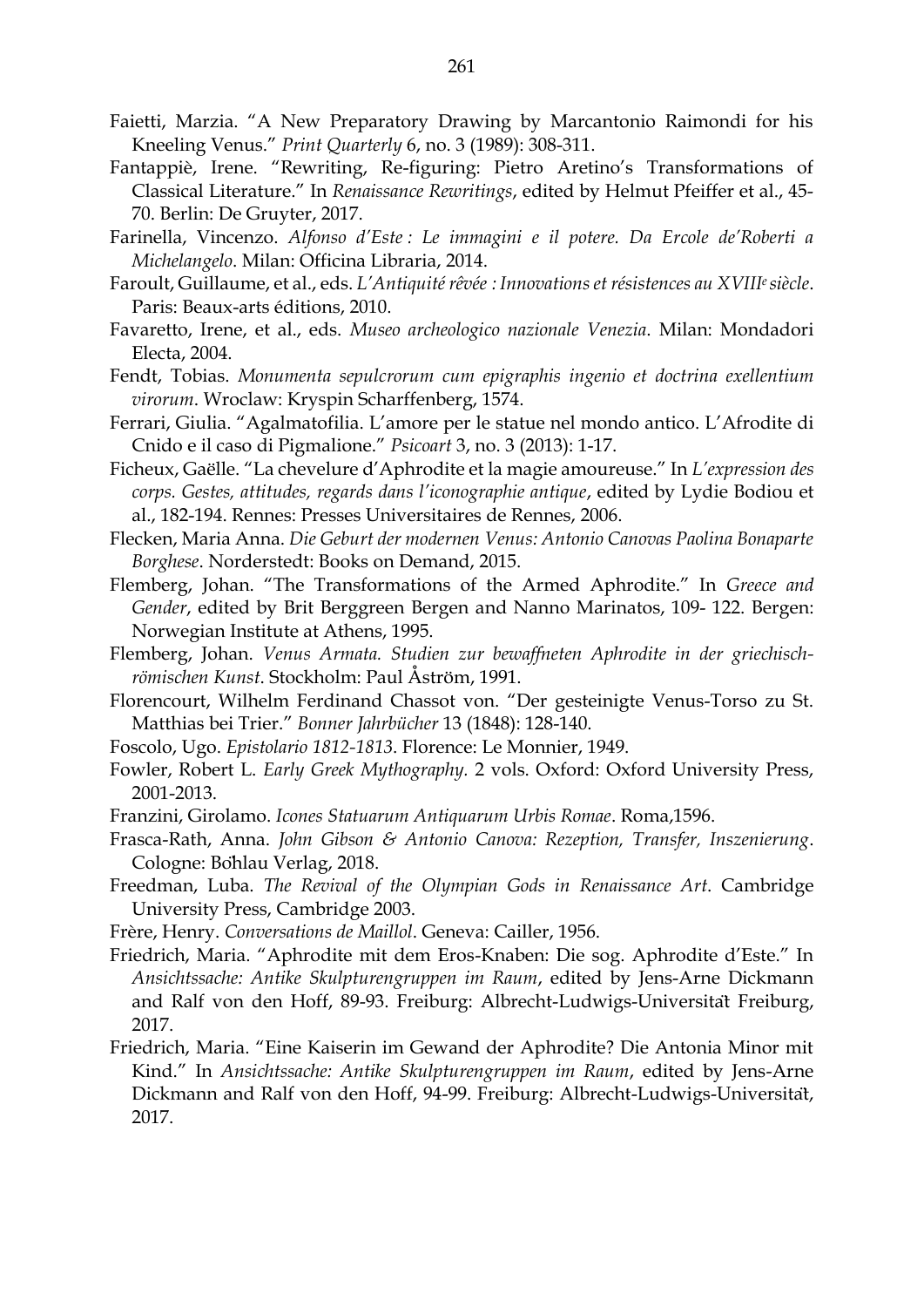- Frith, Wendy. "Sex, Gender and Politics: The Venus de Medici in the Eighteeenth Century Landscape Garden." In *Sculpture and the Garden*, edited by Patrick Eyres and Fiona Russel, 71-84. London: Routledge, 2006.
- Froning, Heide. "Überlegungen zur Aphrodite Urania des Phidias in Elis." *Mitteilungen des Deutschen Archäologischen Instituts. Athenische Abteilung* 120 (2005): 285-294.
- Froning, Heide, and Nina Zimmermann-Elseify. *Die Terrakotten der antiken Stadt Elis.* Wiesbaden: Harrassowitz, 2010.
- Fučíková, Eliška, et al., eds. *Rudolf II and Prague: The Court and the City.* London: Thames and Hudson*,* 1997.
- Fulińska, Agnieszka. "Divae Potentes Cypri: Remarks on the Cult of the Ptolemaic Queens as Aphrodite." *Eos* 99 (2012): 47-73.
- Furtwängler, A. *Meisterwerke der griechischen Plastik: Kunstgeschichtliche Untersuchungen*. Leipzig: Giesecke & Devrient, 1893.
- Furtwängler, A. *Masterpieces of Greek Sculpture: A Series of Essays on the History of Art,*  translated by Eugenie Sellers. London: E. W. Heinemann, 1895.
- Fusco, Ugo. "The Sanctuary of Aphrodite and Ares (Paus. 2.25.1) in the Periurban Area of Argos and Temples with a Double Cella in Greece." *Tekmeria* 13 (2016): 97-124.
- Galand-Hallyn, Perrine. "Autour de la Vénus Amboise, 1530: Une refloraison du genre de l'ekphrasis." *Bibliothèque d'Humanisme et Renaissance* 61, no. 2 (1999), 345-374.
- Gallo, Daniela. *Modèle ou mirroir? Winckelmann et la sculpture néoclassique*. Paris: Maison des sciences de l'homme, 2009.
- Gansel, Amy Rebecca. "Images and Conceptions of Ideal Feminine Beauty in Neo-Assyrian Royal Contexts, c. 883-627 BC." In *Critical Approaches to Ancient Near Eastern Art*, edited by Brian Brown et al., 391-420. Berlin: Walter de Gruyter, 2014.
- Garcia Pérez, Noelia, ed. *Mary of Hungary, Renaissance Patron and Collector: Gender, Art and Culture.* Turnhout : Brepols, 2020.
- Garzoni, Tomaso. *La piazza universale di tutte le professioni*. Venice: Somascho, 1585.
- Gasparri, Carlo. "L'Afrodite seduta tipo Agrippina-Olympia: Sulla produzione di sculture in Atene nel V sec. a. C." *Prospettiva* 100 (October 2000): 3-8.
- Gasparri, Carlo, ed. *Le sculture Farnese, 1: Le sculture ideali*. Milan: Electa, 2009.
- Geyer, Christian M. "Die Venus von Salvatore de Carlis für König Max I. Joseph." *Münchener Jahrbuch der Bildenden Kunst, Dritte Folge* 62, 2011 (2013): 261-271.
- Ghey, Eleanor, and Ian Leins, eds. *A catalogue of the Roman Republican Coins in the British Museum, with Descriptions and Chronology Based on M. H. Crawford, Roman Republican Coinage (1974).* London: The British Museum, 2010.
- Ghiberti, Lorenzo. *I Commentari*, edited by Ottavio Morisani. Naples: Ricardo Ricciardi 1947.
- Giannetti, Serafina. *La collezione delle statue antiche della villa d'Este a Tivoli: Storia d'une dispersione*. Barcelona: Universitat Autònoma de Barcelona, 2019.
- Giraldi, Giglio Gregorio. *De deis gentium varia et multiplex historia*. Basel: Joannes Oporinus,1548.
- Girouard, Mark. "Ambrose Phillipps of Garendon." *Architectural History* 8 (1965): 25- 38.
- Glori, Licinio. *Cleopatra* "*Venere esquilina.*" Rome: C. Bestetti, 1955.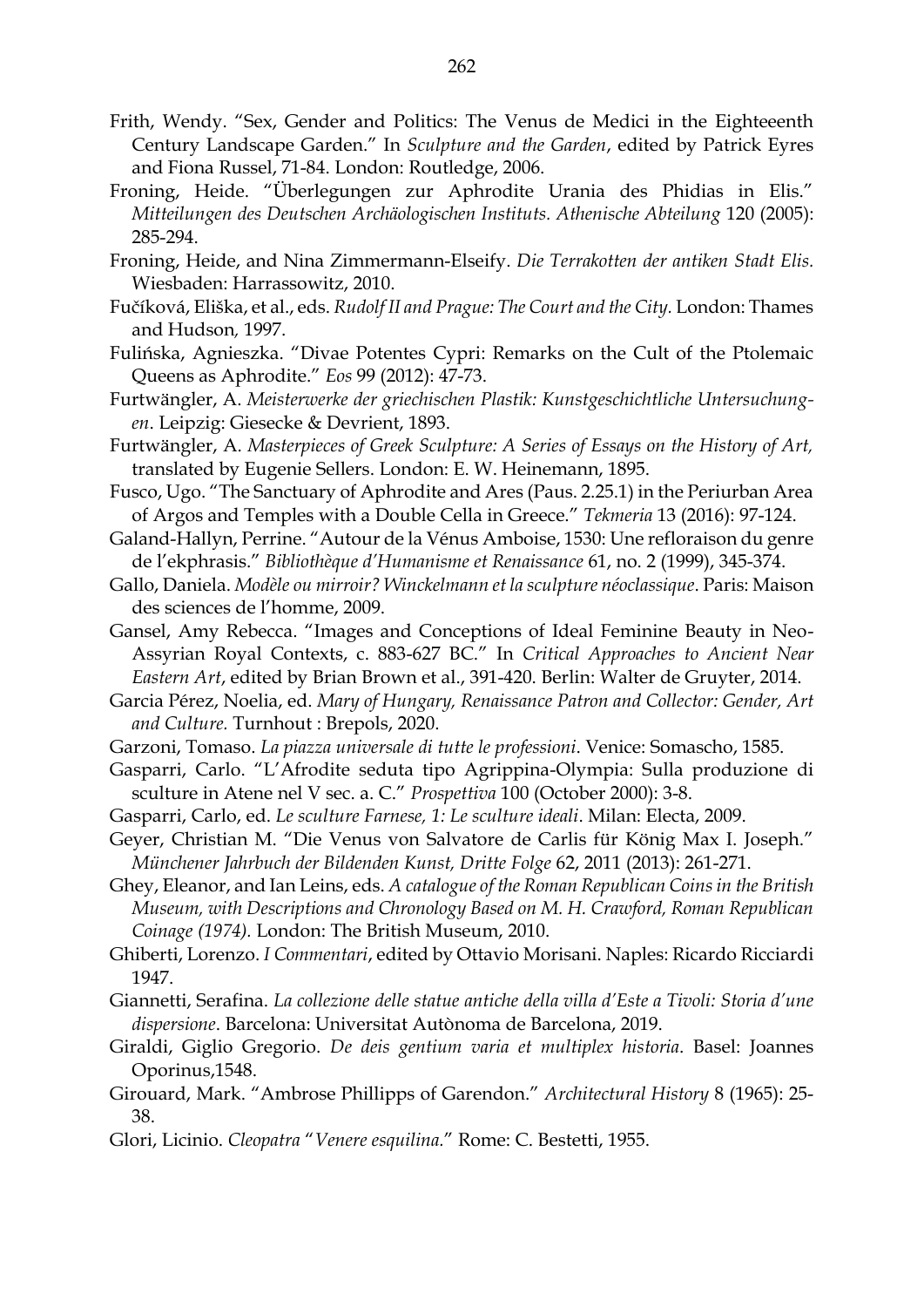- Gobineau, Joseph-Arthur comte de. *Essai sur l*'*Inégalité des Races Humaines,* 1. Paris: F. Didot frères, 1853.
- Gori, Antonio Francesco. *Museum Florentinum*, vol. 3. Florence: Moucke, 1734.

- Grammaccini, Norberto. *Mirabilia: Das Nachleben antiker Statuen vor der Renaissance*. Mainz : von Zabern, 1996.
- Greenhalgh, Michael. *Donatello and his Sources*. London: Duckworth, 1982.
- Gregory, Mina, ed. *In the Light of Apollo: Italian Renaissance and Greece*. Athens: The Hellenic Culture Organization, 2003.
- Grimm, Günter. "Prosper Mérimées tödliche Frauen oder 'Die Venus von Ille' und ihr Vorbild aus Melos. Dietrich Felix von Bothmer zum 80. Geburtstag gewidmet*.*" *Antike Welt* 30 (1999): 577-586.
- Grosshans, Rainald. *Maerten van Heemskerck: Die Gemälde*. Berlin: Horst Boettcher, 1980.
- Guarini, Battista. *Poema divo Herculi Ferrariensium duci dicatum*. Modena: Rocociola, 1496.
- Guilding, Ruth. *Marble Mania: Sculpture Galleries in England 1640-1840*. London: Sir John Soane's Museum, 2001.
- Haesaerts, Paul. *Renoir, Sculptor*. New York: Reynal & Hitchcock, 1947.
- Hale, John Rigby. "Art and Audience: the Medici Venus, c. 1750–c. 1850." *Italian Studies* 31, no. 1 (1976): 45-48.
- Hales, Shelley. "Aphrodite and Dionysus: Greek Role Models for Roman Homes?" *Memoirs of the American Academy in Rome. Supplementary Volumes* 7 (2008): 235–255.
- Hallett, Christopher H. *The Roman Nude: Heroic Portrait Statuary 200 B.C. A.D.* 300. Oxford: Oxford University Press, 2005.
- Hamiaux, Marianne. "Le type statuaire de la Vénus de Milo." *Revue archéologique* 63, no. 1 (2017): 65–84.
- Hanfmann, George M. A. "An Early Classical Aphrodite." *American Journal of Archaeology* 66, no. 3 (July 1962): 281-284.
- Harloe, Katherine. *Winckelmann and the Invention of Antiquity: History and Aesthetics in the Age of Altertumswissenschaft*. Oxford: Oxford University Press, 2013.
- Hartigan, K. V. *Muse on Madison Square*. Frankfurt: Peter Lang, 2002.
- Haskell, Francis, and Nicholas Penny. *Taste and the Antique: The Lure of the Classical Sculpture 1500-1900*. New Haven CT: Yale University Press, 1981.
- Hatfield, Rab. "Botticelli's Mystic Nativity, Savonarola and the Millennium." *Journal of the Warburg and Courtauld Institutes* 58 (1995): 88–114.
- Hatt, Michael. "Transparent Forms: Tinting, Whiteness and John Gibson's Venus." *Sculpture Journal* 23, no. 2 (2014): 185-196.
- Havelock, Christine Mitchell. *The Aphrodite of Knidos and her Successors: A Historical Review of the Female Nude in Greek art*. Ann Arbor MI: University of Michigan Press, 1995.
- Haynes, Melissa."Framing a View of the Unviewable: Architecture, Aphrodite, and Erotic Looking in the Lucianic Erôtes." *Helios* 40 (2013): 71- 95.
- Healy, Margaret. "Bronzino's London Allegory and the Art of Syphilis." *The Oxford Art Journal* 20, no. 1 (1997): 3-11.
- Heckscher, William S. "Aphrodite as a Nun." *Phoenix* 7, no. 3 (Autumn 1953): 105-117.

Gosse, Edmund. *Father and Son*. Portsmouth NH: W. Heinemann, 1907.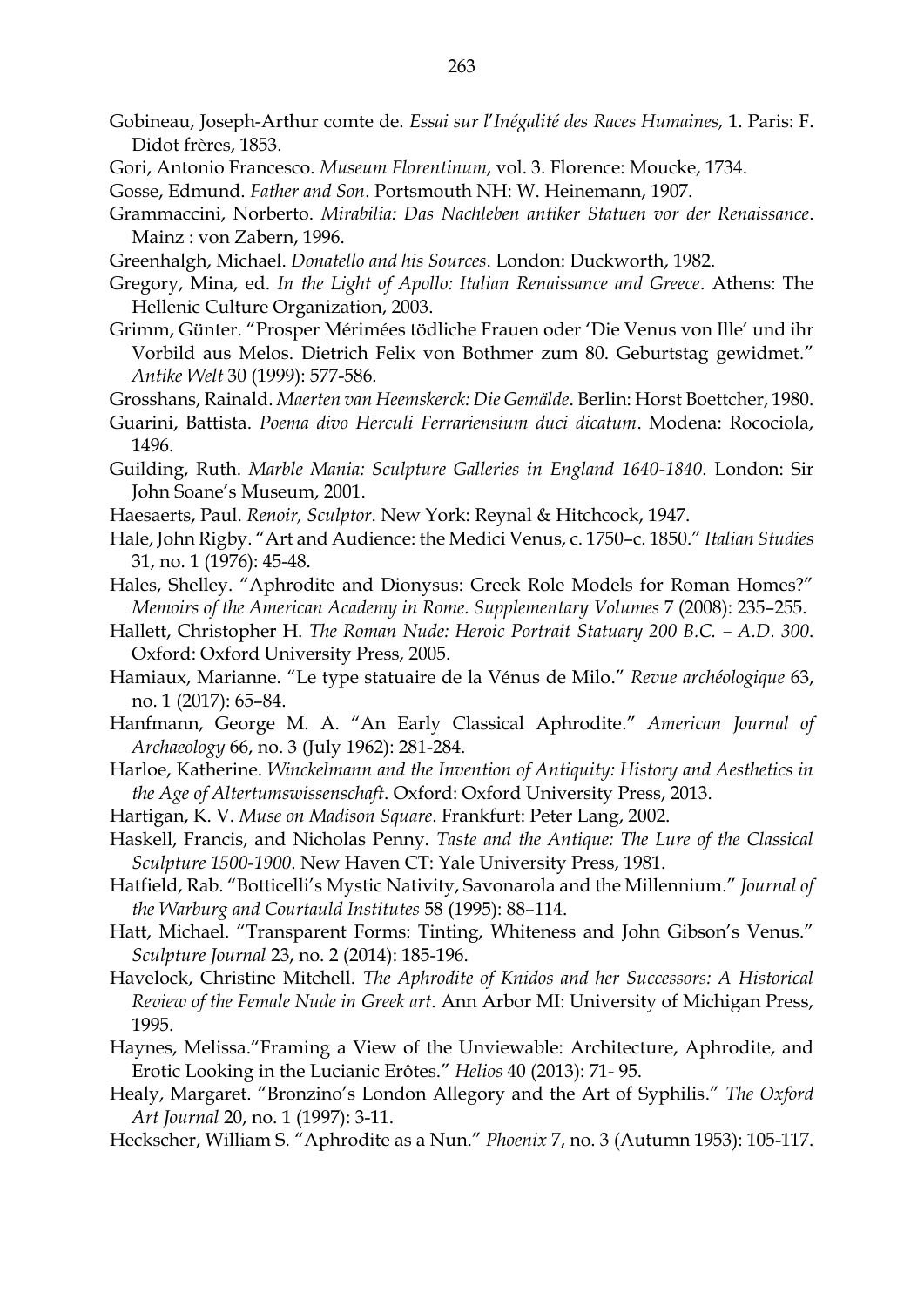- Heenes, Volker. *Antike in Bildern: Illustrationen in antiquarischen Werken des 16. und 17. Jahrhunderts*. Stendal: Winckelmann-Gesellschaft, 2003.
- Heikamp, Detlef, et al., eds. *Baccio Bandinelli: Scultore e maestro (1493-1560*). Florence: Giunti, 2014.
- Heimpel, Wolfgang. "A Catalogue of Near Eastern Venus Deities." *Syro Mesopotamian Studies* 4, no. 3 (December 1982): 9–22.
- Heine, Heinrich. *Neue Gedichten*. Hamburg, 1844.
- Heleniak, Kathryn Moore. "Naked/Nude." In *Encyclopedia of Comparative Themes Depicted in Works of Art*, vol. 2, edited by Helene E. Roberts, 641–649. Chicago IL: Fitzboy Dearborne, 1998.
- Herklotz, Ingo. "Der Campus lateranensis im Mittelalter." *Römisches Jahrbuch für Kunstgeschichte* 22 (1985): 1-43.
- Hersey, George L. *Falling in Love with Statues: Artificial Humans from Pygmalion to the Present*. Chicago: The University of Chicago Press, 2009.
- Heyne, Christian Gottlob. *Sammlung Antiquarische Aufsätze,* 1-2. Leipzig: Weidmanns Erben und Reich, 1778–1779.
- Himmelmann, Nikolaus. *Ideale Nacktheit.* Wiesbaden: Springer, 1985.
- Himmelmann, Nikolaus. *Antike Götter im Mittelalter*. Mainz: von Zabern, 1986.
- Himmelmann, Nikolaus. *Ideale Nacktheit in der griechischen Kunst.* Jahrbuch des Deutschen Archäologischen Instituts. 26. Ergänzungsheft. Berlin: De Gruyter, 1990.
- Hinz, Berthold. *Aphrodite: Geschichte einer abendländischen Passion*. Wien: Carl Hanser Verlag, 1998.
- Hittorff, J. I., and Zanth, L. *Architecture moderne de la Sicile, ou Recueil des plus beaux monumens religieux, et des édifices publics et particuliers les plus remarquables de la Sicile*. Paris: P. Renouard, 1835.
- Hogarth, William. *The Analysis of Beauty. Written with a View of Fixing the Fluctuating Ideas of Taste*. London, 1753.
- Hollanda, Francesco di. *Os desenhos das Antigualhas que vió Francisco d'Ollanda Pintor Portugués 1539-1540*. Madrid: Ministerio de Asuntos Exteriores, 1940.
- Hollander, Anne. *Seeing Through Clothes*. Berkeley: University of California Press, 1993.
- Hölscher, Fernande. "Gods and Statues an Approach to Archaistic Images in Fifth Century BC." In *Divine Images and Human Imaginations in Ancient Greece and Rome*, edited by Joannis Mylanopoulos, 105-120. Leiden: Brill, 2010.
- Hölscher, Tonio. "Nikolaus Himmelmann: Ideale Nacktheit in der griechischen Kunst." *Gnomon* 65 (1993): 519-528.
- Hölscher, T. *Visual Power in Ancient Greece and Rome: Between Art and Social Reality*. Oakland CA: University of California Press, 2018.
- Holt, Elizabeth Basye Gilmore. *A Documentary History of Art, 1: The Middle Ages and the Renaissance.* Princeton: Princeton University Press, 1981.
- Holton John Russell: "Demetrios Poliorketes, Son of Poseidon and Aphrodite. Cosmic and Memorial Significance in the Athenian Ithyphalic Hymn." *Mnemosyne* 67, no. 3 (2014): 370-390.
- Honour, Hugh. "Canova's Statues of Venus." *The Burlington Magazine* 114 (1972): 658- 671.
- Honour, Hugh. "Canova e la storia di due Veneri." In *Palazzo Pitti. La reggia rivelata*, edited by Gabriella Capecchi et al., 193-209. Firenze: Giunti, 2003.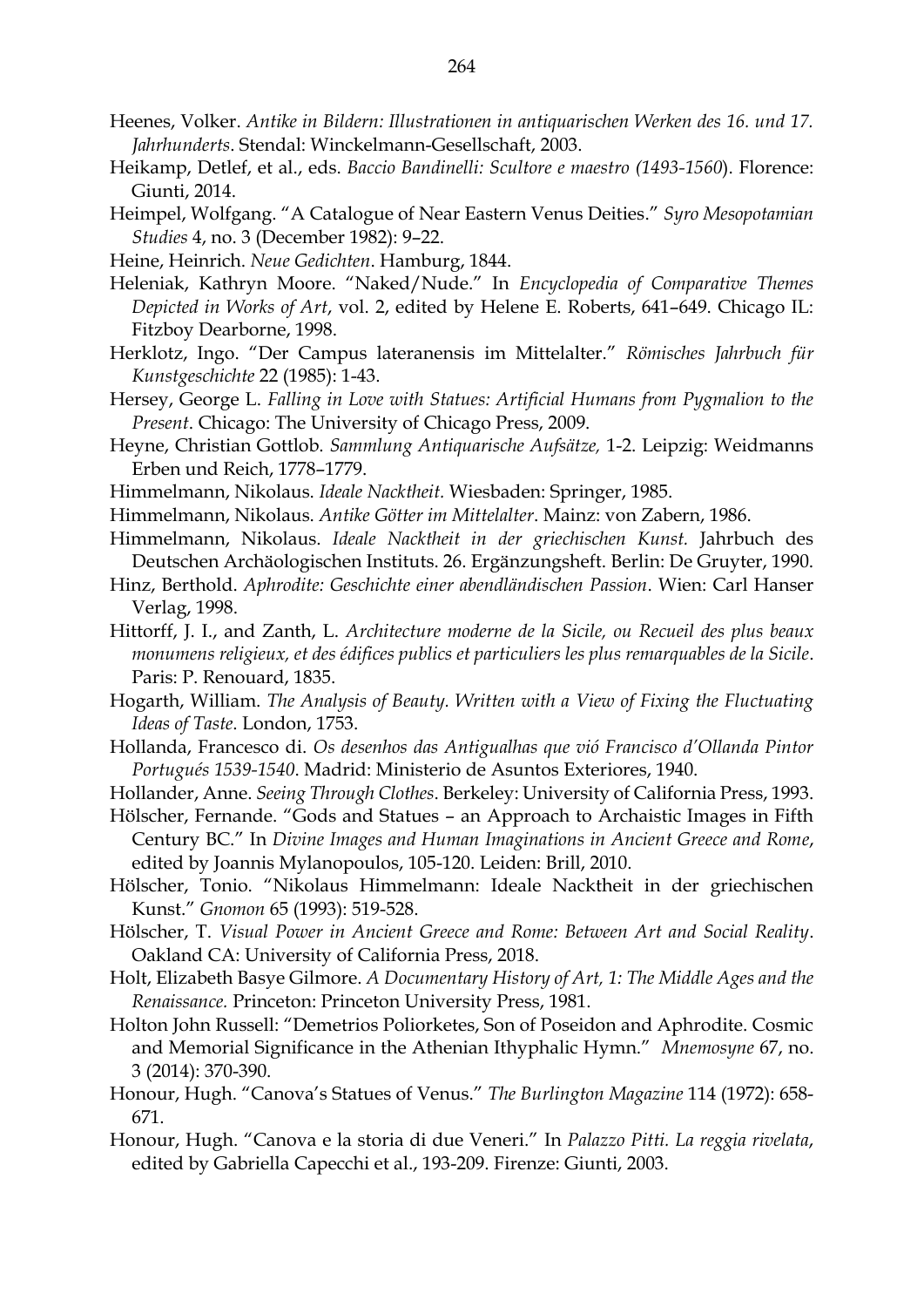- Hurwit, Jeffrey M. "The Problem with Dexileos: Heroic and Other Nudities in Greek Art." *American Journal of Archaeology* 111, No. 1 (January 2007): 35-60.
- Hussey, John. *John Gibson R. A.: The World of the Master Sculptor*. Birkenhead: Countyvise, 2012.
- Huysecom-Haxhi, Stéphanie. "Aphrodite, Coming of Age and Marriage: Contextualisation and Reconsideration of the Nude Young Women Kneeling in a Shell." In *Hellenistic and Roman Terracottas*, edited by Giorgos Papantoniou et al., 259-271. Leiden: Brill, 2019.
- Janitschek, Hubert. "Ein Hofpoet Leo's X. über Künstler und Kunstwerke." *Repertorium für Kunstwissenschaft* 3 (1880): 52-60.
- Jestaz, Bertrand. "Les premières copies d'antique." In *D'après l'antique*, edited by Jean Pierre Cuzin et al., 45-52. Paris: Réunion des Musées Nationaux, 2000,
- Jockey, Philippe. *Le mythe de la Grèce blanche*. Paris: Belin, 2015.
- Johansson, Göta, ed. *Aphrodite: The Making of a Goddess*. Lund: Palmkron, 2005.
- Johns, Christopher M. S. *Antonio Canova and the Politics of Patronage in Revolutionary and Napoleonic Europe*. Berkeley: University of California Press, 1998.
- Jonietz, Fabia. "The Semantics of Recycling: Cosimo Bartoli's Invenzioni for Giovan Battista Ricasoli." In *Cosimo Bartoli, 1503-1572*, edited by Francesco Paolo Fiore and Daniela Lamberini, 297-330. Florence: L.S. Olschki, 2011.
- Junker, Klas, and Adrian Stähli, eds. *Original und Kopie: Formen und Konzepte der Nachahmung in der antiken Kunst*. Wiesbaden: Reichert Verlag, 2008.
- Kaldellis, Anthony. *The Christian Parthenon: Classicism and Pilgrimage in Byzantine Athens*. Cambridge: Cambridge University Press, 2009.
- Kamien-Kazhdan, Adina. *Remaking the Readymade: Duchamp, Man Ray, and the Conundrum of the Replica*. London: Routledge, 2018.
- Keach, W. William Keach. "Cupid Disarmed, or Venus Wounded? An Ovidian Source for Michelangelo and Bronzino." *Journal of the Warburg and Courtauld Institutes* 41(1978): 327-331.
- Kedrenos, Georgius. *Compendium historiarum,* 1, edited by Immanuel Bekker. Bonn: L. Weber, 1838.
- Kelly, Jason M. "Riots, Revelries, and Rumor: Libertinism and Masculin Association in Enlightenment London." *Journal of British Studies* 45 (2006): 759-795.
- Kelly-Gabol, Joan. "Did Women Have a Renaissance? In: *Becoming Visible. Women in European History*, edited by Renate Bridenthal and Claudia Koonz, 174-201. Boston: Houghton Mifflin, 1977.
- Kennedy, James. *A New Description of the Pictures [...] and Other Curiosities at the Earl of Pembroke's House at Wilton*. Salisbury: E. Eaton, 1769.
- Kirchner, Josef. *Die Darstellung des ersten Menschenpaares in der bildenden Kunst von der ältesten Zeit bis auf unsere Tage*. Stuttgart: Enke, 1903.
- Koçak, Mustafa. *Aphrodite am Pfeiler: Studien zu aufgestützten/angelehnten weiblichen Figuren der griechischen Marmorplastik*. Istanbul: Ege Yayınları, 2013.
- Kolb, Carolyn, and Melissa Beck. "The Sculptures on the Nymphaeum Hemicycle of the Villa Barbaro at Maser." *Artibus et Historiae* 18, no. 35 (1997): 15-33, 35-40.
- Kondoleon, Christine, et al., eds. *Aphrodite and the Gods of Love*. Boston: MFA Publications, 2011.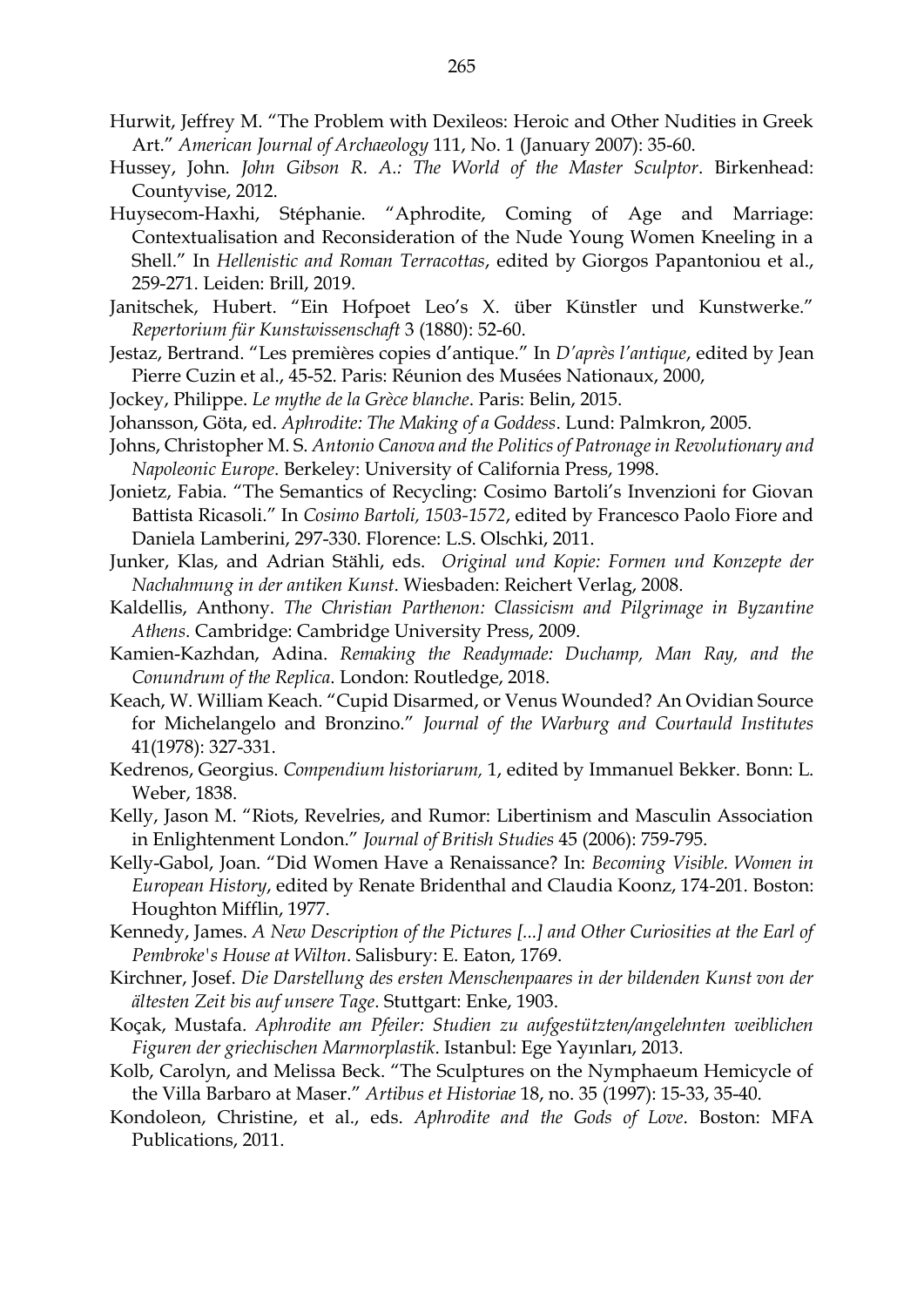- Kossatz-Deichmann, Anneliese. "Paridis Iudicium." *Lexicon Iconographicum Mythologiae Classicae* (Artemis, Zürich/Munich 1981–99), vol. 7 (1994): 176-188.
- Kousser, Rachel Meredith. *Sensual Power: A Warrior Aphrodite in Greek and Roman Sculpture*. PhD diss, New York University, 2001.
- Kousser, Rachel Meredith. "Creating the Past: The Venus de Milo and the Hellenistic Reception of Classical Greece." *American Journal of Archaeology* 109, no. 2 (April 2005): 227-250.
- Kousser, Rachel Meredith. "Mythological Group Portraits in Antonine Rome: The Performance of Myth." *American Journal of Archaeology* 111, no. 4 (October 2007): 673-691.
- Kousser, Rachel Meredith. *Hellenistic and Roman Ideal Sculpture. The Allure of the Classical*. Cambridge: Cambridge University Press, 2008
- Kousser, Rachel Meredith. "Augustan Aphrodite: The Allure of Greek Art in Roman Visual Culture." In *Brill's Companion to Aphrodite,* edited by Amy C. Smith and Sadie Pickup, 287-306. Leiden: Brill, 2010.
- Kousser, Rachel Meredith. *The Afterlives of Greek Sculpture: Interaction, Transformation, and Destruction*. Cambridge: Cambridge University Press, 2017.
- Kousser, Rachel Meredith. "Mutilating Goddesses: Aphrodite in Late Antique Aphrodisias." In *Prähistorische und antike Göttinnen,* edited by Julia Katharina Koch et al., 147-162. Münster: Waxmann, 2020.
- Kren, Thomas, et al., eds. *The Renaissance Nude*. Los Angeles: The J. Paul Getty Museum, 2018.
- Kristensen, Troels Myrup Kristensen. "Using and Abusing Images in Late Antiquity (and Beyond). Column Monuments as Topoi of Idolatry." In *Using Images in Late Antiquity*, edited by Stine Birk et al., 268-282. Oxford: Oxbow Books, 2014.
- Kristensen, Troels Myrup Kristensen. "Statues." In *The Oxford Handbook of Early Christian Archaeology*, edited by David K. Pettegrew et al., 333-350. Oxford: Oxford University Press, Oxford 2019.
- Krug, Antje. "Isis Aphrodite Astarte." *Städel-Jahrbuch, N.F*. 19 (2004), 181-190.
- Kunze, Christian. *Zum Greifen nah: Stilphänomene in der hellenistischen Skulptur und ihre inhaltliche Interpretation*. Munich: Biering & Brinkmann, 2002.
- La Chau, Géraud de. *Dissertation sur les attributs de Vénus*. Paris: de Prault, 1776.
- La Monica, Giuseppe, ed. *Pantheon ambiguo: La Fontana Pretoria di Palermo nell*'*analisi formale e nel commento di Antonio Veneziano e Francesco Baronio Manfredi*. Palermo: S.F. Flaccovio, 1987.
- La Monica, Marcella. *La fontana pretoria di Palermo: Analisi stilistica e nuovo commento*. Palermo: Pitti Ed., 2006.
- Laborde, Léon de: *Les comptes des Bâtiments du roi, 1528-1571, suivis de documents inédits sur les châteaux royaux et les beaux-arts au 16<sup>e</sup> siècle,* 2. Paris : Impr. Nationale, 1880.
- Lacan, Ernest. "Études d'après nature : M. B. Braquehais." *La Lumière* 37 (16. septembre) 1854: 147.
- Lacroix, Léon. *Les reproductions de statues sur les monnaies grecques: La statuaire archaïque et classique. Nouvelle édition.* Liége : Presses universitaires de Liège, 1949.
- Landino, Christophoro. *Comedia di Danthe Alighieri poeta divino: col'espositione di Christopho Landino.* Venezia, 1529.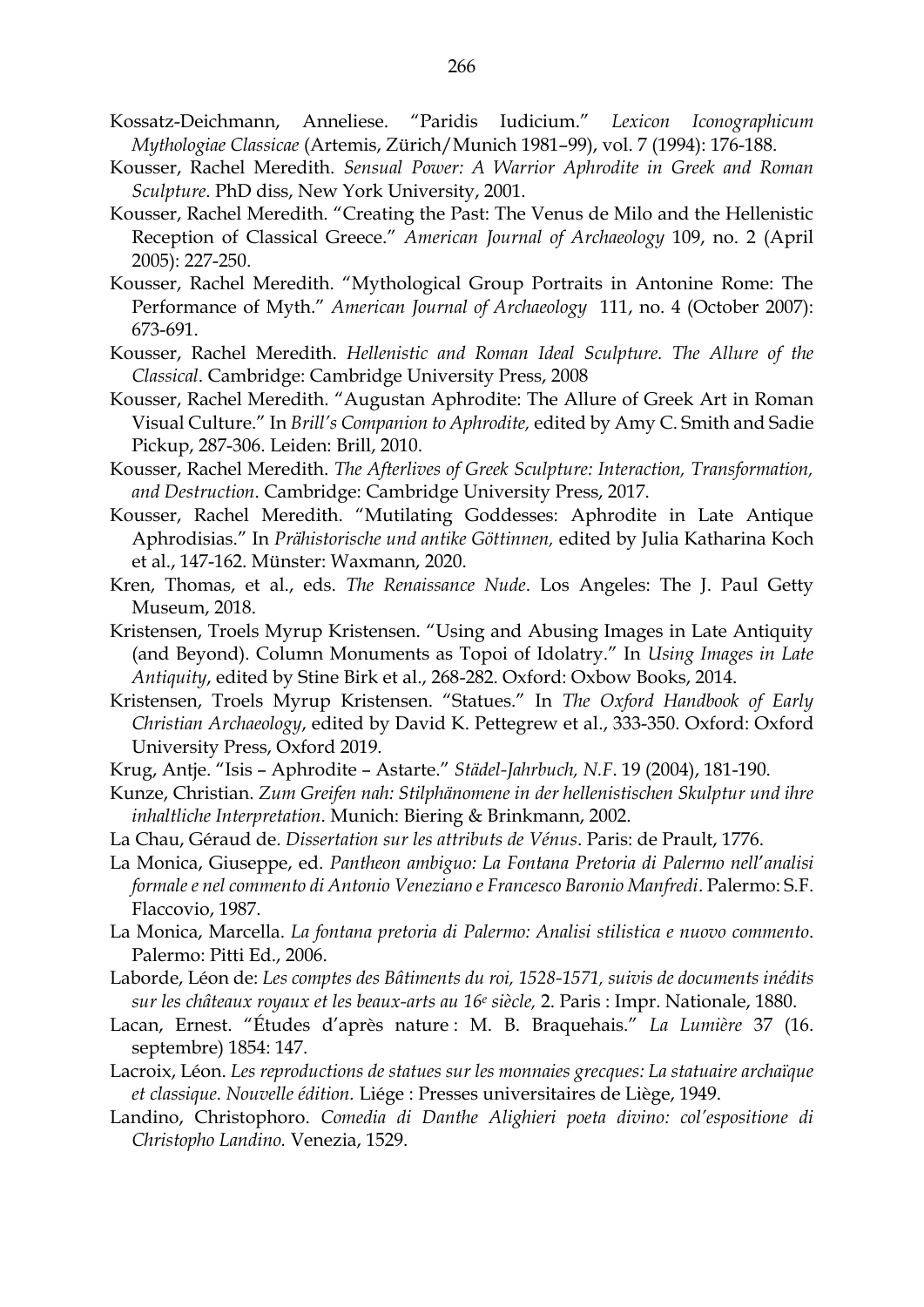- Lang, Astrid. *Die frühneuzeitliche Architekturzeichnung als Medium intra- und interkultureller Kommunikation. Entwurfs- und Repräsentationskonventionen nördlich der Alpen und ihre Bedeutung für den Kulturtransfer um 1500 am Beispiel der Architekturzeichnungen von Hermann Vischer d. J*. Petersberg: Michael Imhof, 2012.
- Langlotz, Ernst. *Aphrodite in den Garten*. Heidelberg: C. Winter, 1954.
- Larcher, Pierre-Henri. *Mémoire sur la déesse Venus*. Paris, 1776.
- Larsson, Lars Olof. "Zwischen Depression und Neugeburt: Johann Tobias Sergel und Bertel Thorvaldsen in Rom." In *L'Europa e l'Arte italiana*, edited by Max Seidel et al., 517-529. Venice: Marsilio, 2000.
- Lautrémont, Comte de (Isidor Ducasse). *Les Chants de Maldoror*. Bruxelles, 1874.
- Lavan, Luke, and Michael Mulryan. *The Archaeology of Late Antique Paganism*. Leiden: Brill, 2011.
- Lavin, Marylin Aronberg. *Artists' Art in the Renaissance*. London: Pindar, 2009.
- Lazzarini, Elena. *Nudo, arte e decoro: Oscillazioni estetiche negli scritti d'arte del Cinquecento*. Pisa: Pacini, 2010.
- Lee, Mireille M. *Body, Dress, and Identity in Ancient Greece*. Cambridge: Cambridge University Press, 2015.
- Lehmann, Ann-Sophie. "Das unsichtbare Geschlecht: Zu einem abwesenden Teil des weiblichen Körpers in der bildenden Kunst." In *Körperteile. Eine kulturelle Anatomie*, edited by Claudia Benthien and Christoph Wulf, 314-336. Reinbek near Hamburg: Rowohlts, 2001.
- Lehmann, Doris H. "Tribolos Erbe: Giambolognas Fiorenza Anadyomene." In *Leibhafte Kunst. Statuen und kulturelle Identität*, edited by Dietrich Boschung and Christiane Vorster, 179-200. Paderborn: Wilhelm Fink, 2015.
- Leibundgut Wieland, Danielle. "Tonstatuen und -statuetten der paphischen Göttin aus dem Heiligtum der Aphrodite in Alt-Paphos auf Cypern." In *Figurines de terre cuite en Méditerranée grecque et romaine,* edited by Arthur Muller and Ergün Laflı, 589-603. Villeneuve d'Ascq: Éditions du Septentrion, 2015.
- Leithe-Jasper, Manfred, and Francesca De Gramatica, eds. *Bagliori d'Antico. Bronzetti al Castello del Buonconsiglio*. Trento: Castello del Buonconsiglio, Monumenti e collezioni provinciali, 2013.
- Leithe-Jasper, Manfred. "Venere dopo il bagno, prima e dopo la Venere Cesarini." In *Giambologna: Gli dei, gli eroi*, edited by Beatrice Paolozzi Strozzi and Dimitrios Zikos, 189-191. Florence: Giunti, 2006.
- Leithe-Jasper, Manfred. "Venus Este: Eine Marmorskulptur aus dem Umkreis des Guglielmo della Porta." *Jahrbuch des Kunsthistorischen Museums Wien* 4-5 (2002- 2003): 136-163.
- Leoussi, Athena S. "From Civic to Ethnic Classicism. The Cult of the Greek Body in Late Nineteenth century French Society and Art." *International Journal of the Classical Tradition* 16, no. 3-4 (September – December 2009): 393-442.
- Lessing, Lauren K., and Mary Schafer. "Unveiling Raphaelle Peale's Venus Rising from the Sea--a Deception." *Winterthur Portfolio* 43, no. 2-3 (Summer 2009): 229-259.
- Linant de Bellefonds, Pascale, and Évelyne Prioux. *Voir les mythes: Poésie hellénistique et arts figurés*. Paris: Picard, 2017.
- Lipinski, Lisa. *René Magritte and the Art of Thinking*. London: Routledge, 2019.
- Livingstone, Marco. "Jim Dine et le mariage de Vénus." In *D'après l'antique*, edited by Jean-Pierre Cuzin et al., 468-476. Paris: Réunion des Musées Nationaux, 2000.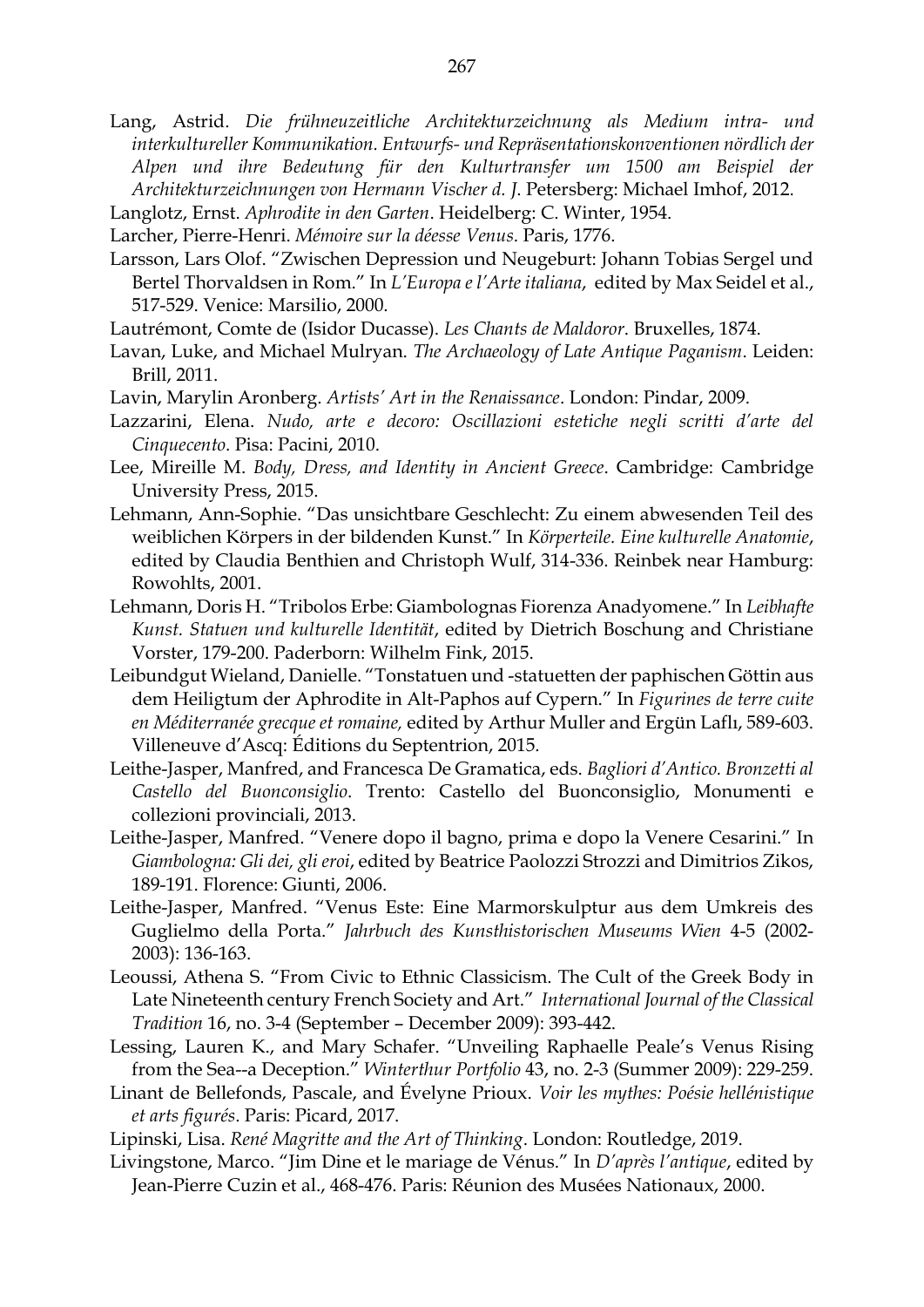- Lo Presti, Leonardo M. *Nuova, ed esatta descrizione del celeberrimo fonte esistente nella piazza del Palazzo senatorio*. Palermo: Antonio Epiro, 1737.
- Lomazzo, Giovanni Paolo. *Trattato dell'arte della pittura, scoltura et architettura.* Milan: Paolo Gottardo Pontio, 1585.
- Long, Jane C. "The Survival and Reception of the Classical Nude: Venus in the Middle Ages." In *The Meanings of Nudity in Medieval Art*, edited by Sherry Lindquist, 47-64. Farnham: Ashgate, 2012.
- Louÿs, Pierre. *Aphrodite: mœurs antiques*. Paris: L. Borel, 1896.
- Luciano, Eleonora. *Antico: The Golden Age of Renaissance Bronzes*. Washington DC: National Gallery of Art, 2011.
- Lullies, Reinhard. *Die kauernde Venus*. Munich: Filser-Verlag, 1954.
- Luppe, Wolfgang. "Eine mythologische Erzählung in Hexametern (P.Oxy. LXXVII 5104)." *Archiv für Papyrusforschung* 58, no. 1 (2012): 5-7.
- Maaz, Bernhard. "Das Alte am Neuen und das Neue im Alten: Die Erwerbungen zeitgenössischer Skulpturen durch König Wilhelm I. von Württemberg als Spiegel individueller Interessen und zeittypischer Tendenzen gegen Mitte des 19. Jahrhunderts." *Zeitschrift des Deutschen Vereins für Kunstwissenschaft* 67 (2013): 128- 129
- MacDougall, Elisabeth B. *Fountains, Statues, and Flowers. Studies in Italian Gardens of the Sixteenth and Seventeenth Centuries*. Dumbarton Oaks, Washington 1994.
- Machaira, Vasiliki. *Les groupes statuaires d'Aphrodite et d*'*Éros*. Athens: Université nationale et capodistriaque, Faculté de Philosophie, 1993.
- Machaira, Vasiliki. "Multifaceted Aphrodite: Cult and Iconography in Athens. Several Years After." In *Festschrift für Heide Froning. Studies in Honour of Heide Froning*, edited by Taner Korkut and Britta Özen-Kleine, 241-254. Istanbul: E Yayınları, 2018.
- Mackenzie, Midge, ed. *Shoulder to Shoulder: A Documentary*. New York: Vintage Books, 1988.
- Magister, Sara. "Censimento delle collezioni di antichità a Roma, 1471-1503." *Xenia antiqua* 8 (1999): 129-204.
- Magister, Sara. "Censimento delle collezioni di antichità a Roma. 1471-1503. Addenda." *Xenia antiqua* 10 (2001) : 113-154.
- Magritte, René. *Manifestes et autres écrits*. Bruxelles: Les Lèvres nues, 1972.
- Mai, Ekkehard, ed. *Faszination Venus: Bilder einer Göttin von Cranach bis Cabanel*. Cologne: Wallraf-Richartz-Museum, 2000.
- Mallen, Enrique. *Pablo Picasso: Aphrodite Period 1924-1936*. Brighton: Sussex Academic Press, 2020.
- Mancilla, Cristian. *Artistic and Literary Representations of the Judgement of Paris in Antiquity*. PhD diss, Australian National University, 2015. <http://hdl.handle.net/1885/14130>
- Manetti, Antonio. *Vita di Filippo Brunelleschi*, edited by Carlachiara Perrone. Rome: Salerno Editrice, 1992.
- Manfredi, Francesco Baronio. *De Maiestate Panormitana libri IV,* 1*.* Palermo : A. de Isola, 1630.
- Manfredi, Francesco Baronio. *Antonii Vinitiani Siculi [... ] Epigrammata quasi omnia, inscriptiones, fontiumquè descriptiones, et triumphales arcus*. Palermo: A. de Isola, 1646.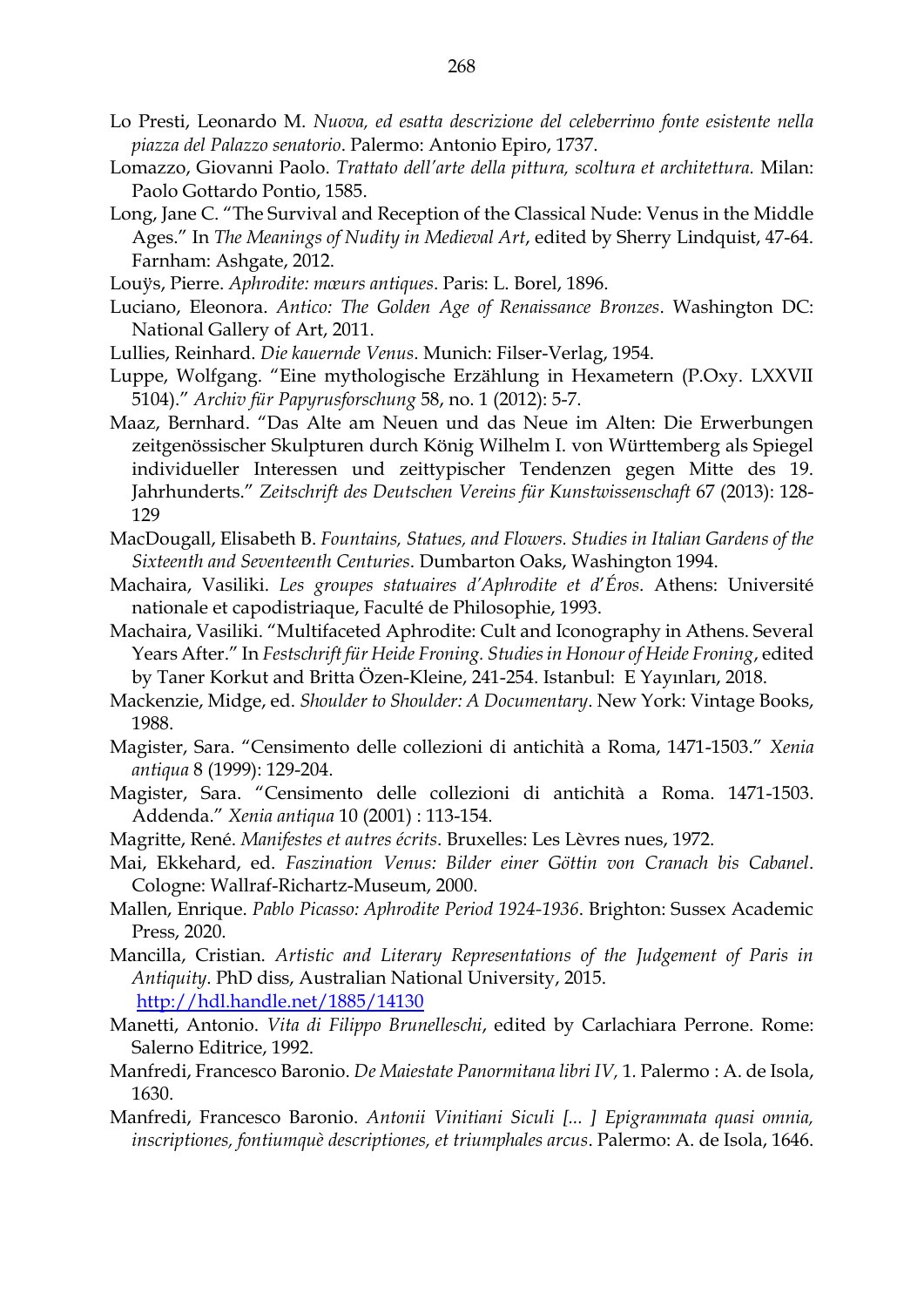- Mangia, Paola. *Canova: Artists and Collectors, a Passion for Antiquity*. Rome: De Luca, 2009.
- Mango, Cyril. "Antique Statuary and Byzantine Beholder." *Dumbarton Oaks Papers* 17 (1963): 55-73.
- Marani, Enrico, and Wijnand F. R. M. Koch. *The Pelvis: Structure, Gender and Society*. Berlin: Springer, 2014.
- Mariacher, Giovanni. "Scultura e decorazione plastica esterna della Loggia e dell'Odeo Cornaro." In *Alvise Cornaro e il suo tempo*, edited by Lionello Puppi, 80-85. Padova: Comune di Padova, 1980.
- Marino, Giambattista. *L'Adone*. Turin: Compagnia della Concordia, 1623.
- Markham Schulz, Anne. *The History of Venetian Renaissance Sculpture, ca. 1400-1530*. London: Harvey Miller Publishers, 2017.
- Martelli, Nicollò. *Primo libro di lettere*. Florence, 1546.
- Martin, S. Rebecca. "Revisiting the Slipper Slapper and Other Sculpture Dedications in the Clubhouse of the Poseidoniasts of Beirut." *Journal of Greek Archaeology* 2 (2017): 253-282.
- Martines, Lauro. *Fire in the City: Savonarola and the Struggle for the Soul of Renaissance Florence*. Oxford: Oxford University Press, 2006.
- Martinez, Jean-Luc, and Alain Pasquier, eds. *Praxitèle*. Paris : Musée du Louvre, 2007.
- Martini, Arturo. *La scultura lingua morta e altri scritti*, edited by Mario De Micheli. Milan: Jaca Book, 1982.
- Marvin, Miranda. *The Language of the Muses: The Dialogue Between Roman and Greek Sculpture*. Los Angeles: J. Paul Getty Museum, 2008.
- Massonnaud, Dominique*. Courbet scandale. Mythes de la rupture et Modernité*. Paris: Harmattan, 2003.
- Matthews-Grieco, Sara F., ed. *Erotic Cultures of Renaissance Italy*. London: Taylor & Francis, 2010.
- Mattingly, Harold, Carol Humphrey Vivian Sutherland, and Robert Andrew Glendinning Carson, eds. *The Roman imperial coinage, vol. 4: Pertinax - Uranius Antonius.* Spink, London 1986.
- Mau, August. *Pompeii, its Life and Art*. New York, Macmillan 1902.
- Maureen Burke, Suzanne. "The Martyrdom of the Franciscans by Ambrogio Lorenzetti." *Zeitschrift für Kunstgeschichte* 65 (2002): 460-492.
- Mazzochi, Jacopo, ed. *Epigrammata antiquae Urbis*. Rome: Jacopo Mazochi, 1521.
- Mazzoni, Stefano, and Ovidio Guaita. *Il teatro di Sabbioneta.* Florence: L.S. Olschki, 1985.
- McCorquodale, Amanda. "Jillian Mayer: Artist Chews Off Her Own Arms For Art." *Huffpost*, Nov 30, 2011. [https://www.huffpost.com/entry/jillian-mayer-artist](https://www.huffpost.com/entry/jillian-mayer-artist-chews-off-arms_n_1121366)[chews-off-arms\\_n\\_1121366](https://www.huffpost.com/entry/jillian-mayer-artist-chews-off-arms_n_1121366)
- McDonald, Helen. *Erotic Ambiguities. The Female Nude in Art*. London: Routledge, 2000.
- McDonnell, Myles. "The Introduction of Athletic Nudity. Thukydides, Plato, and the Vases." *Journal of Hellenic Studies* 111 (1991): 182-193.
- Melve, Leidulf. "The Revolt of the Medievalists: Directions in Recent Research on the Twelfth-century Renaissance." *Journal of Medieval History* 32 (2006), 231-252.
- Mentzel, Jan-David. "Taufe im Sündenbad: Sebald Behams 'Jungbrunnen' von 1531." In *Konvention und Subversion in der Druckgrafik der Beham-Brüder*, edited by Jürgen Müller and Thomas Schauerte, 98-114. Emsdetten: Imorde, 2011.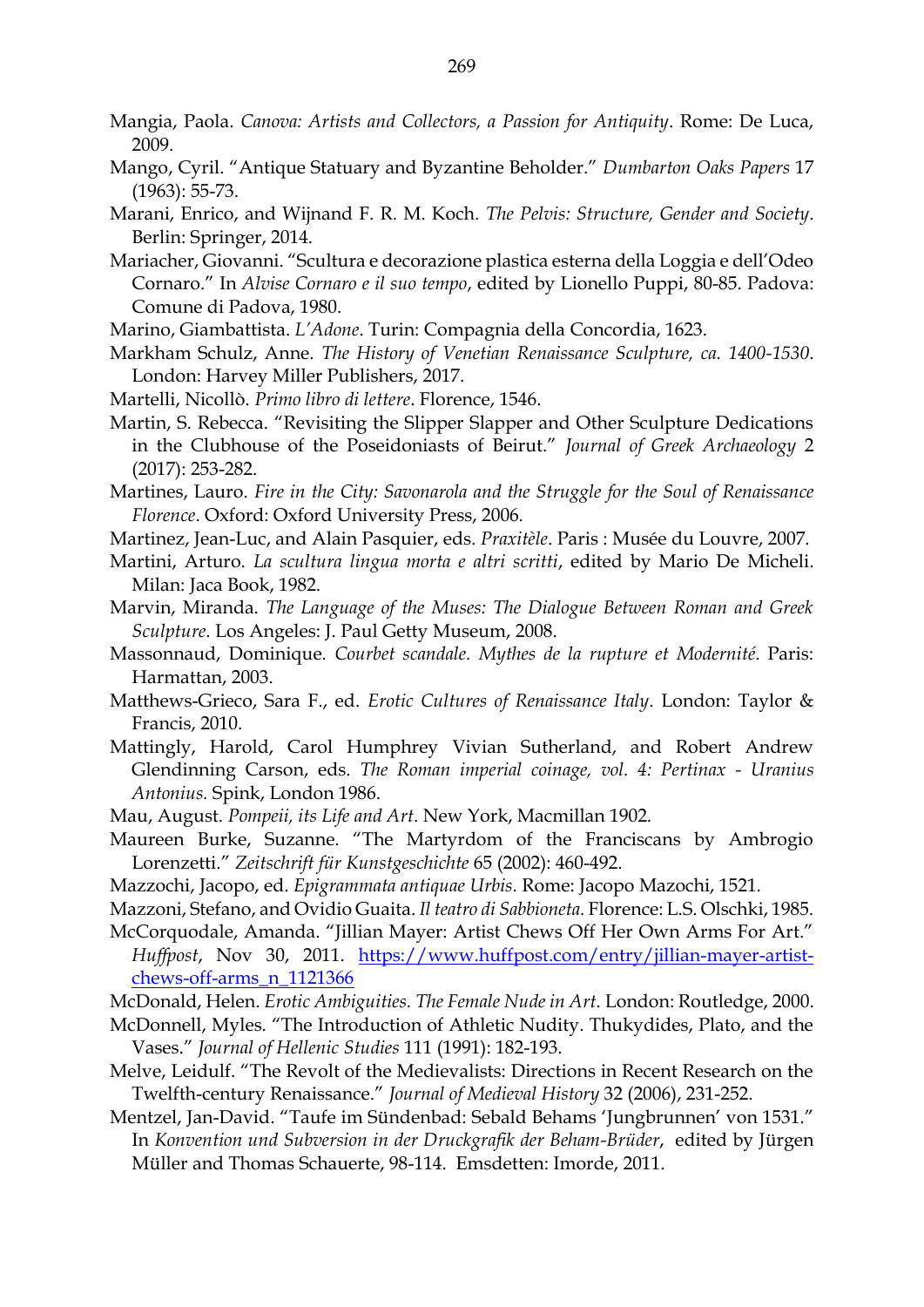- Mérimée, Prosper. *Colomba. La Vénus d'Ille. Les âmes du purgatoire*. Paris: Magen et Comon, 1841.
- Merriam, Carol U. *Love and Propaganda: Augustan Venus and the Latin Love Elegists*. Brussels: Éditions Latomus, 2006.
- Michaelides, Demetrios. "A Decorated Mirror from Nea Paphos." In *Engendering Aphrodite*: *Women and Society in Ancient Cyprus*, edited by Diane Bolger and Nancy Serwint, 351-363. Boston MA: American Schools of Oriental Research, 2002.
- Michon, Étienne. "La réplique de la Vénus d'Arles du Musée du Louvre. *Revue Archéologique*, 1 (1903): 39-43.
- Mielke, Ursula, et al. *The New Hollstein: German Engravings, Etchings and Woodcuts, 1400-1700, 2. Albrecht and Erhard Altdorfer*. Rotterdam: Sound & Vision Interactive, 1997.
- Miglio, Massimo. "Roma dopo Avignone: La rinascità politica dell'antico." In *Memoria del antico nell'arte italiana, 1. L'uso dei classici*, edited by Salvatore Settis, 74-111. Turin: Einaudi, 1984.
- Migne, Jacques-Paul, ed. *Patrologiae cursus completus. Series Graeca* 46. Paris: Garnier, 1866.
- Mikocki, Tomasz. *Sub specie deae. Les impératrices et princesses romaines asimilées à des déesse. Étude iconologique*. Revue des Etudes anciennes Suppl. 14. Rome: Giorgio Bretschneider, 1995.
- Mirandola, Ottavio. *Illustrium poetarum flores*. Antwerp: Jan van der Loe, 1549.
- Mirandola, Pico della, *De Venere et Cupidine expellendis*. Rome: Iacobus Mazochius, 1513.
- Miroglio, Francesco. "Marcel Duchamp and Salvador Dalí: The Eroticism Between Sculptures and Ready-made." *Avant-garde Studies* 3, (Spring – Summer 2018): 1-22.
- Mols, Stephanus. "From Phidias to Constantine: The Portrait Historié in Classical Antiquity." In *Example or Alter Ego? Aspects of the Portrait Historié in Western Aart from Antiquity to the Present*, edited by Volker Manuth et al., 19-65. Turnhout: Brepols, 2016.
- Mols, Stephanus. "La cosiddetta Dea Barberini smascherata." In *Atti del X Congress Internazionale dell'AIPMA* (Association International pour la Peinture Murale Antique), Napoli 17–21 Settembre 2007, edited by Irene Bragantini, 347–353. Naples: Università degli Studi di Napoli, 2010.
- Montel, Sophie. "The Architectural Setting of the Knidian Aphrodite." In *Brill's Companion to Aphrodite*, edited by Amy C. Smith and Sadie Pickup, 251-268. Leiden: Brill, 2010.
- Moorey, Peter Roger Stuart. *Idols of the People: Miniature Images of Clay in the Ancient Near East*. Oxford: Oxford University Press, 2003.
- Morales, Helen. "Fantasising Phryne: The Psychology and Ethics of Ekphrasis." *The Cambridge Classical Journal* 57 (2011): 71–104.
- Moreno, Paolo, and Antonietta Viacava. *I marmi antichi della Galleria Borghese: La collezione archeologica di Camillo e Francesco Borghese*. Rome: De Luca, 2003.
- Morét, Stefan. *Der italienische Figurenbrunnen des Cinquecento*. Oberhausen: Athena, 2003.
- Moretti, Giuseppe. "Ostia." *Notizie degli scavi di antichità* 17 (1920) : 41-66.
- Morineau, Camille. *Niki de Saint Phalle*. Paris: Réunion des Musées Nationaux, 2014.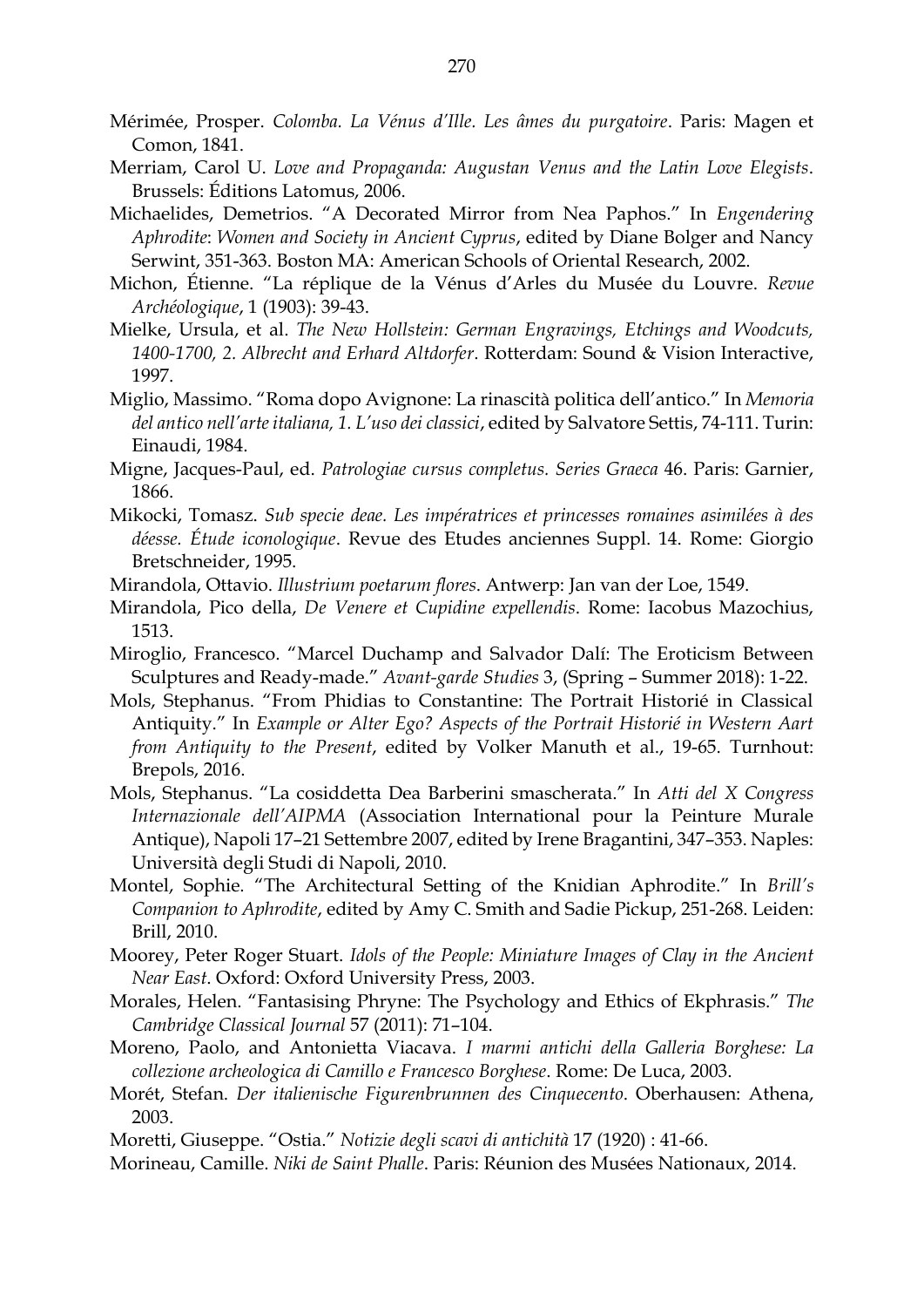- Mozzati, Tommaso. "Il tempio di Cnido. Il nudo e il suo linguaggio nell'età di Giambologna." In *Giambologna. Gli dei, gli eroi,* edited by Beatrice Paolozzi Strozzi and Dimitrios Zikos, 67-87. Florence: Giunti, 2006.
- Mulryan, John. "Venus, Cupid and the Italian mythographers." *Humanistica Lovaniensia* 23, (1974): 31-41.
- Mylonopoulos, Joannis, ed. *Divine Images and Human Imaginations in Ancient Greece*. Leiden: Brill, 2010.
- Nadar (G. F. Tournachon). *Nadar jury au Salon de 1853. Album comique de 60 à 80 dessins coloriés*. Paris: J. Bry aîné, 1853.
- Nasrallah, Laura Salah. *Christian Responses to Roman Art and Architecture: The Second– Century Church Amid the Spaces of Empire*. Cambridge: Cambridge University Press, 2010.
- Nead, Lynda. *The Female Nude: Art, Obscenity, and Sexuality*. London: Routledge, 1992.
- Neer, Richard. *The Emergence of the Classical Style in Greek Sculpture*. Chicago: University of Chicago Press, 2010.
- Neppi, Lionello. *Palazzo Spada*. Rome: Editalia, 1975.
- Néret, Gilles. *Salvador Dali, 1904-1989*. New York: Barnes & Noble, 1996.
- Nesselrath, Arnold. "L'antico vissuto: La stufetta del cardinal Bibbiena." In *Pietro Bembo e l'invenzione del Rinascimento*, edited by Guido Beltramini et al., 284-291. Venice: Marsilio, 2013.
- Nesselrath, Arnold. "The Venus Belvedere: An Episode in Restoration." *Journal of the Warburg and Courtauld Institutes* 50 (1987): 205-214.
- Neumann, Jaromír. *Obrazárna Pražského hradu*. Prague: Academia, 1966.
- Neumer-Pfau, Wiltrud. *Studien zur Ikonographie und gesellschaftlichen Funktion hellenistischer Aphrodite-Statuen*. Bonn: R. Habelt, 1982.
- Neumer–Pfau. "Die nackte Liebesgöttin: Aphroditestatuen als Verkörperung des Weiblichkeitsideals in der griechisch–hellenistischen Welt." In *Approaches to Iconology*, edited by Werner Muensterberger, 205–234. Leiden: Brill, 1985–1986.
- Neville, Kristoffer J. "Frederik II's Gothic Neptune for Kronborg." In *Sculpture and the Nordic Region*, edited by Sara Ayres and Elettra Carbone, 12-23. London: Routledge, 2017.
- Ortolani, Giorgio. *Il padiglione di Afrodite Cnidia a Villa Adriana. Progetto e significato.* Rome: Librerie Dedalo, 1998.
- Osborne, Robin. "Men Without Clothes: Heroic Nakedness and Greek Art. *Gender & History* 9, no. 3 (November 1997): 504–528.
- Osborne, Robin. *The Transformation of Athens: Painted Pottery and the Creation of Classical Greece*. Princeton NJ: Princeton University Press, 2018.
- Pala, Elisabetta. "Aphrodite on the Akropolis: Evidence from Attic Pottery," in *Brill's Companion to Aphrodite*, edited by Amy C. Smith and Sadie Pickup, 195–216. Leiden: Brill 2010.
- Paleotti, Gabriele. *Discorso intorno alle imagini sacre et profane diuiso in cinque libri*. Alessandro Benacci, Bologna 1582.
- Palgrave, Francis Turner. *A Handbook to the Fine Art Collections in the International Exhibition*. London: Macmillan, 1862.
- Panofsky, Erwin. *The Life and Art of Albrecht Dürer*. Princeton, NJ: Princeton University Press, 1955.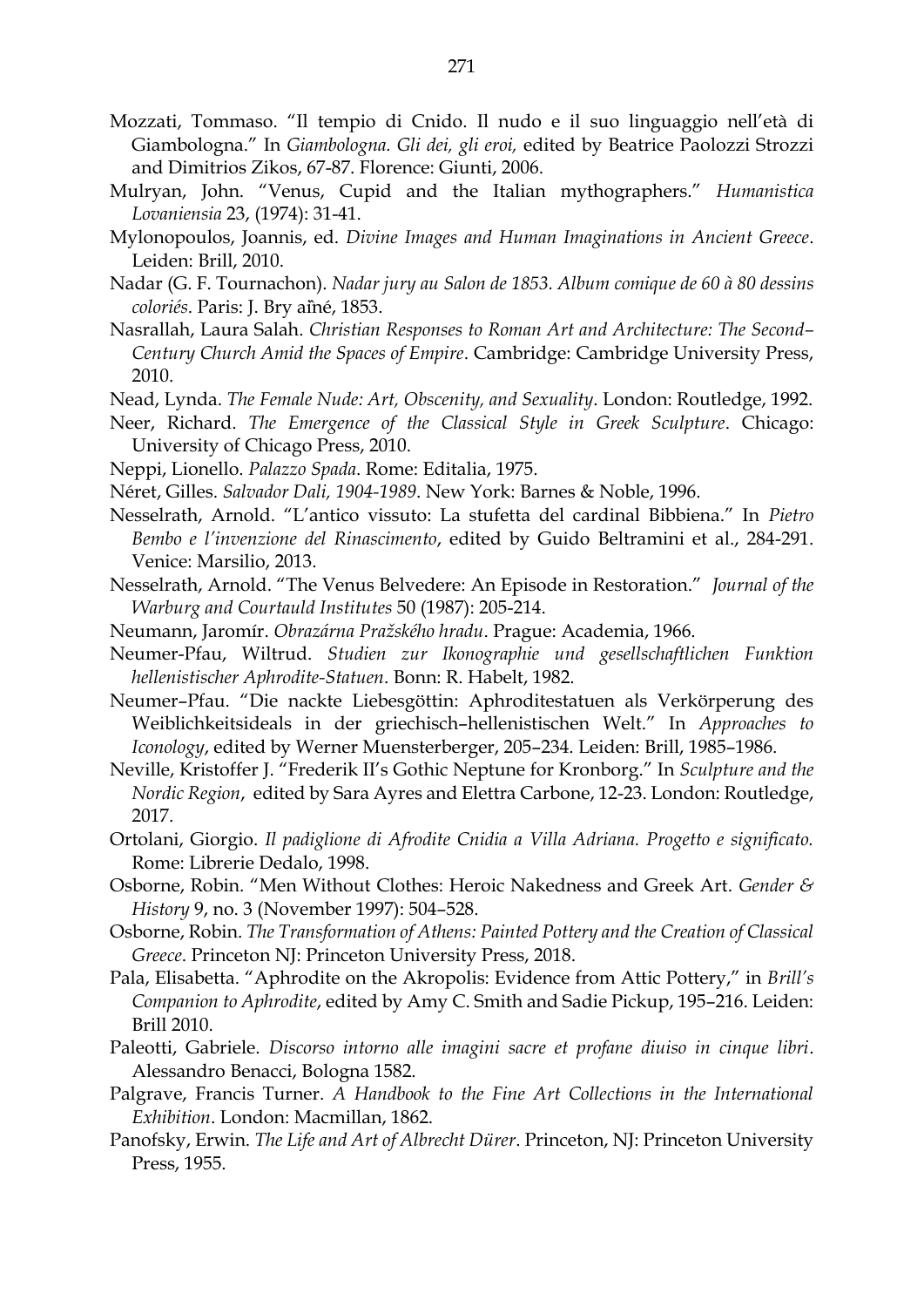- Panofsky, Erwin. *Idea: A Concept in Art Theory*, translated by J. J. S. Peake. Second edition. New York: Harper & Row, 1968.
- Panofsky, Erwin. *Renaissance and Renascences in Western Art*. Stockholm: Almqvist & Wiksell, 1960.
- Papantoniou Giorgos. "Hellenising the Cypriot Goddess. Reading the Amathousian Terracotta Figurines." In *From Pella to Gandhara. Hybridisation and Identity in the Art and Architecture of the Hellenistic East*, edited by Anna Kouremenos et al., 35-48. Oxford: British Archaeological Reports, 2011.
- Pappot, Arie, and Lisa Wiersma. "Jacques Jonghelinck: Bronze Sculptor of the Low Countries in the Sixteenth Century." *Sculpture Journal* 26, no. 1 (2017): 69-82.
- Parker, Robert. *On Greek Religion*. Ithaca NY: Cornell University Press, 2011.
- Parlasca, Klaus. "Aphrodite Kallipygos: Ihre kunstarchäologische Stellung und Aspekte ihrer Rezeption." In *Zentren und Wirkungsräume der Antikerezeption*, edited by Kathrin Schade et al., 223-236. Münster: Scriptorium, 2007.
- Pastor, Ludwig von. *A History of the Popes, from the Close of the Middle Ages.* St. Louis MO: Herder, 1891-1929.
- Paul, Stéphanie. *Cultes et sanctuaires de l'île de Cos*. Liège: Presses universitaires de Liège, 2013.
- Pavanello, Giuseppe, ed. *Canova e l'antico*. Milan: Electa, 2019.
- Peacham, Henry. *The Compleat Gentleman*. London: Francis Constable, 1634.
- Penni, Giovan Giacomo. *Croniche delle magnifiche et honorate Pompe fatte in Roma per la creatione et incoronatione di Papa Leone X.* Rome: Marcello Silber, 1513.
- Pérez d'Ors, Pablo. "A Lutheran Idyll: Lucas Cranach the Elder's Cupid Complaining to Venus." *Renaissance Studies* 21, no. 1 (2007), 85-98.
- Perlman, Julia Branna. "Looking at Venus and Ganymede Anew: Problems and Paradoxes in the Relations Among Neoplatonic Writing and Renaissance Art." In *Antiquity and its Interpreters*, edited by Alina Payne et al., 110–125. Cambridge: Cambridge University Press, 2000,
- Peschel, Patricia. *Der Stuttgarter Hofbildhauer Johann Ludwig von Hofer*. Stuttgart: Hohenheim Verlag, 2009.
- Picard, Pascale, ed. *Rodin: La lumière de l'antique*. Paris: Gallimard, 2013.
- Pickup, Sadie. "Venus in the Mirror: Roman Matrons in the Guise of a Goddess, the Reception for the Aphrodite of Cnidus." *Visual Past* 2 (2015): 137-154.
- Pickup, Sadie. "A Slip and a Slap: Aphrodite and her Footwear." In *Shoes, Slippers, and Sandals. Feet and Footwear in Classical Antiquity*, edited by Sadie Pickup and Sally Waite, 229-246. London: Routledge, 2018.
- Pictorius, Georg. *Theologia mythologica*. Antwerp: Michel Hillenius, 1532.
- Pierguidi, Stefano. "Baccio Bandinelli, Carlo V e una nuova ipotesi sulla Venere bronzea del Prado." *Boletín del Museo del Prado* 30 (2012): 34-49, 138-148.
- Pirenne-Delforge, Vinciane. "Épithètes cultuelles et interprétation philosophique: À propos d'Aphrodite Ourania et Pandèmos à Athènes." *L'Antiquité Classique* 57 (1988): 142–157.
- Pirenne-Delforge, Vinciane. *L'Aphrodite grecque: Contribution à l'étude de ses cultes et de sa personalité dans le panthéon archaïque et classique*. Kernos supplément, 4. Liège: Centre international d'étude de la religion grecque antique, 1994.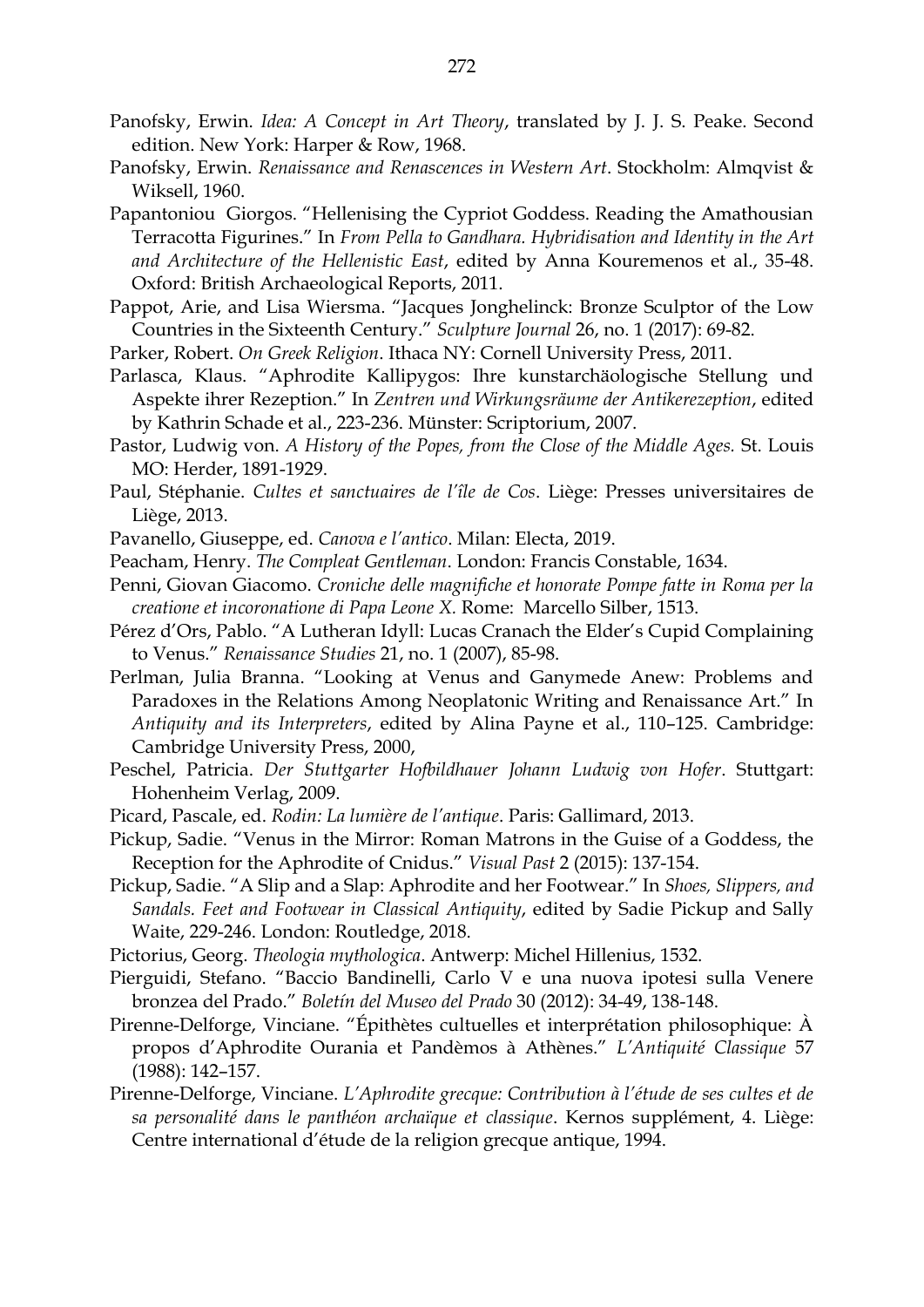- Pironti, Gabriella. "'Ce muthus n'est pas de moi, je le tiens de ma mère.' Cosmogonies grecques et savoir partagé." In *La mythologie de l'Antiquité à la Modernité. Appropriation – Adaptation – Détournement*, edited by Corinne Bonnet et al., 45-57. Rennes : Presses universitaires de Rennes, 2009.
- Pironti, Gabriella. "Les dieux grecs entre polyvalence et spécificité. L'example d'Aphrodite." *Europe* 87, no. 964-965 (August-Septembre 2009): 289-304.
- Pironti, Gabriella. "Du voile à la voile: réflexions sur l'Aphrodite en voyage et ses parures." In *De la théâtralité du corps aux corps des dieux dans l'Antiquité*, edited by Valérie Huet and Florence Gherchanoc, 91-106. Brest: Centre de Recherche Bretonne et Celtique, 2014.
- Platt, Verity. "Evasive Epiphanies in Ekphrastic Epigram." *Ramus* 31 (2002), 33-50.
- Platt, Verity. *Facing the Gods. Epiphany and Representation in Graeco-Roman Art, Literature and Religion*. Cambridge: Cambridge University Press, 2011.
- Platt, Verity. "Framing the Dead on Roman Sarcophagi." *Res. Anthropology and Aesthetics* 61-62 (2012): 213-227.
- Podro, Michael. *The Critical Historians of Art*. New Haven: Yale University Press, 1982.
- Poliziano, Angelo. *Stanze per la giostra di Giuliano de*'*Medici*. Florence: Bartolomeo de'Libri, 1494.
- Pollet, Christophe. *Les Gravures d'Etienne Delaune, 1518-1583*. Villeneuve d'Ascq: Presses universitaires du Septentrion, 2001.
- Pollini, John. "The Dart Aphrodite: A New Replica of the Arles Aphrodite Type the Cult Image of Venus Victrix in Pompey's Theater at Rome, and Venusian Ideology and Politics in the Late Republic-Early Principate." *Latomus* 55 no. 4 (Octobre – December 1996) : 757-785.
- Pommier, Édouard. "Diabolisation, tolérance, glorification? La Renaissance et la sculpture antique." *Études littéraires* 32 (2000): 55–70.
- Portús Pérez, Javier. "Displaying the Nude in Spain, 1550-1834: The Sala Reservada." In *Splendor, Myth, and Vision. Nudes from the Prado*, edited by Thomas J. Loughman et al., 50-66. Williamstown MA: Clark Art Institute, 2016,
- Potts, Alex. *Flesh and the Ideal: Winckelmann and the Origins of Art History*. New Haven: Yale University Press, 2000.
- Prater, Andreas. *Venus at her Mirror: Velázquez and the Art of Nude Painting.* Munich: Prestel, 2002.
- Preger, Theodor, ed. *Scriptores originum Constantinopolitanum,* I-II. Leipzig: B. G. Teubner, 1901-1907.
- Prettejohn, Elisabeth. *The Modernity of Ancient Sculpture: Greek Sculpture and Modern Art from Winckelmann to Picasso*. London: I. B. Tauris, 2012.
- Pullan, Wendy. "Regeneration and the Legacy of Venus: Towards an Interpretation of Memory at Early Christian Golgotha," in *Memory & Oblivion,* edited by Wessel Reinink and Jeroen Stumpel, 595-601. Dordrecht: Springer, 1999.
- Quatremère de Quincy, Antoine Chrysostome. *Sur la statue antique de Vénus, découverte dans l*'*Ile de Milo en 1820*. Paris : Debure frères, 1821.
- Quatremère de Quincy, Antoine Chrysostome. *Canova et ses ouvrages*. Paris: A. Le Clere et cie, 1834.
- Ramage, Nancy, and Andrew Ramage. *The Cambridge Illustrated History of Roman Art*. Cambridge: Cambridge University Press, 1991.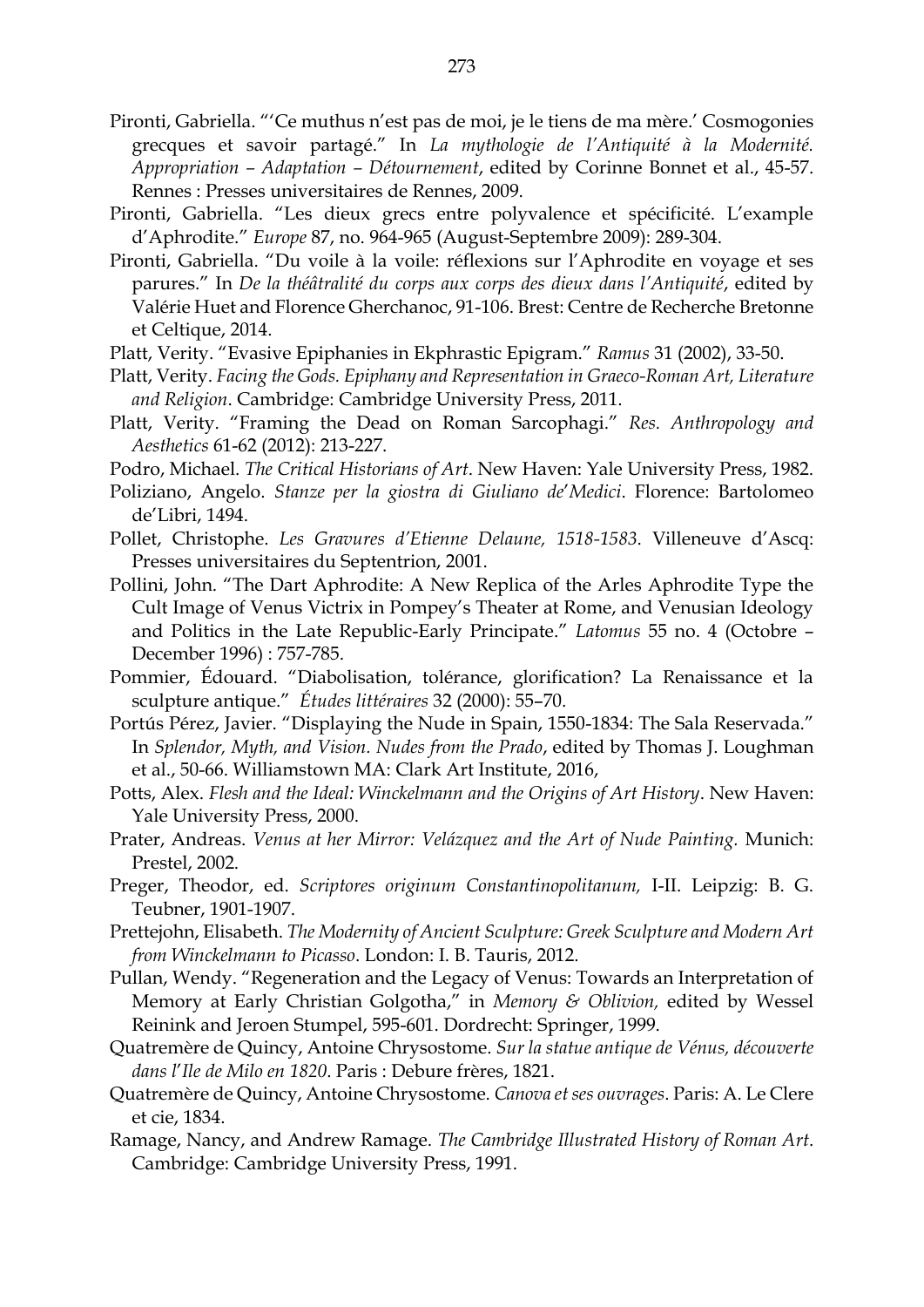- Rasmussen, Jörg. "Kleinplastik unter Dürers Namen: Das New Yorker Rückenakt-Relief." *Städel-Jahrbuch* 9 (1983), 131–144.
- Redford, Bruce. *Dilettanti: The Antic and the Antique in Eighteenth-Century England*. Los Angeles: J. Paul Getty Museum, 2008.
- Reeves, Nicholas. "The Birth of Venus? " In *Joyful in Thebes: Egyptological Studies in Honor of Betsy M. Brian*, edited by Richard Jasnow and Kathlyn M. Cooney, 373-386. Atlanta GA: Lockwood Press, 2015.
- Reinach, Salomon. *L'album de Pierre Jacques, sculpteur de Reims, dessiné à Rome de 1572 à 1577,* I-II. Paris: Leroux, 1902.
- Reinach, Salomon. "Quatre statues figurées sur la colonne Trajane." *Revue archéologique* 5, (1905): 393-403.
- Resco, Pablo Aparicio. "La statua di culto di Venus Genetrix nel Forum Iulium di Roma." *Bollettino della Società Friulana di Archeologia* 17, no. 1 (Feruary 2013): 1-17.
- Richardson, George. *Ædes Pembrochianæ: A New Account and Description of […] Antiquities and Curiosities in Wilton-House*. Salisbury: Wilton &c., 1784.
- Richter, Gisela M. A. *The Furniture of the Greeks, Etruscans and Romans*. London: Phaidon Press, 1966.
- Richter, Gisela M. A. *Engraved Gems of the Greeks and Etruscans*. London: Phaidon, 1968.
- Richter, Mandy. *Die Renaissance der Kauernden Venus: Ihr Nachleben zwischen Aktualisierung und Neumodellierung von 1500 bis 1570*. Wiesbaden: Otto Harrassowitz, 2016.
- Ridgway, Brunilde S. "The Aphrodite of Arles." *American Journal of Archaeology* 80, no. 2 (Spring 1976): 147-154.
- Ridgway, Brunilde S. "Some Personal Thoughts on the Knidia." In *Macellum. Culinaria archaeologica. Robert Fleischer zum 60. Geburtstag von Kollegen, Freunden und Schülern*, edited by Nicole Birkle et al., 249–257. Mainz: Nicole Birkle, 2001.
- Ripa, Cesare. *Iconologia*, edited by Sonia Maffei. Turin: S. G. Einaudi, 2012.
- Romeo Ilaria. "Sull'Afrodite nei giardini di Alcamene." *Xenia Antiqua* 2 (1993): 31-44.
- Roscoe, Guglielmo. *Vita e pontifico di Leone X,* vol. V. Milan: Sonzogno, 1817.
- Rosenzweig, Rachel. *Worshipping Aphrodite: Art and Cult in Classical Athens*. Ann Arbor: University of Michigan Press, 2004.
- Rossi, Toto Bergamo, and Daniele Ferrara. *Domus Grimani, 1594-2019: The Collection of Classical Sculptures*. Venice: Marsilio, 2019.
- Rudigier, Alexander, and Blanca Truyols. *Giambologna: Court Sculptor to Ferdinando I*. London: Paul Holberton Publishing, 2019.
- Rudigier Alexander. "Les bronzes envoyés de Florence à Saint-Germain-en-Laye, la Vénus de 1597 et les dernières oeuvres de Jean Bologne." *Bulletin Monumental* 174 (2016): 287-356.
- Ruskin, John. *The Eagle*'*s Nest.* Chicago: Belford & Clarke, 1872.
- Sacher-Masoch, Leopold von. *Das Vermächtniß Kains. Erster Theil. Die Liebe. Zweiter Band.* Stuttgart: Cotta, 1870.
- Şahin, Mustafa. "Terrakotten aus Knidos: Erste Ergebnisse. Die Kulte auf den Rundtempelterrasse." *Istanbuler Mitteilungen* 55 (2005): 65–93.
- Salmon, Dimitri. *La Vénus de Milo: Un mythe*. Paris: Gallimard, 2000.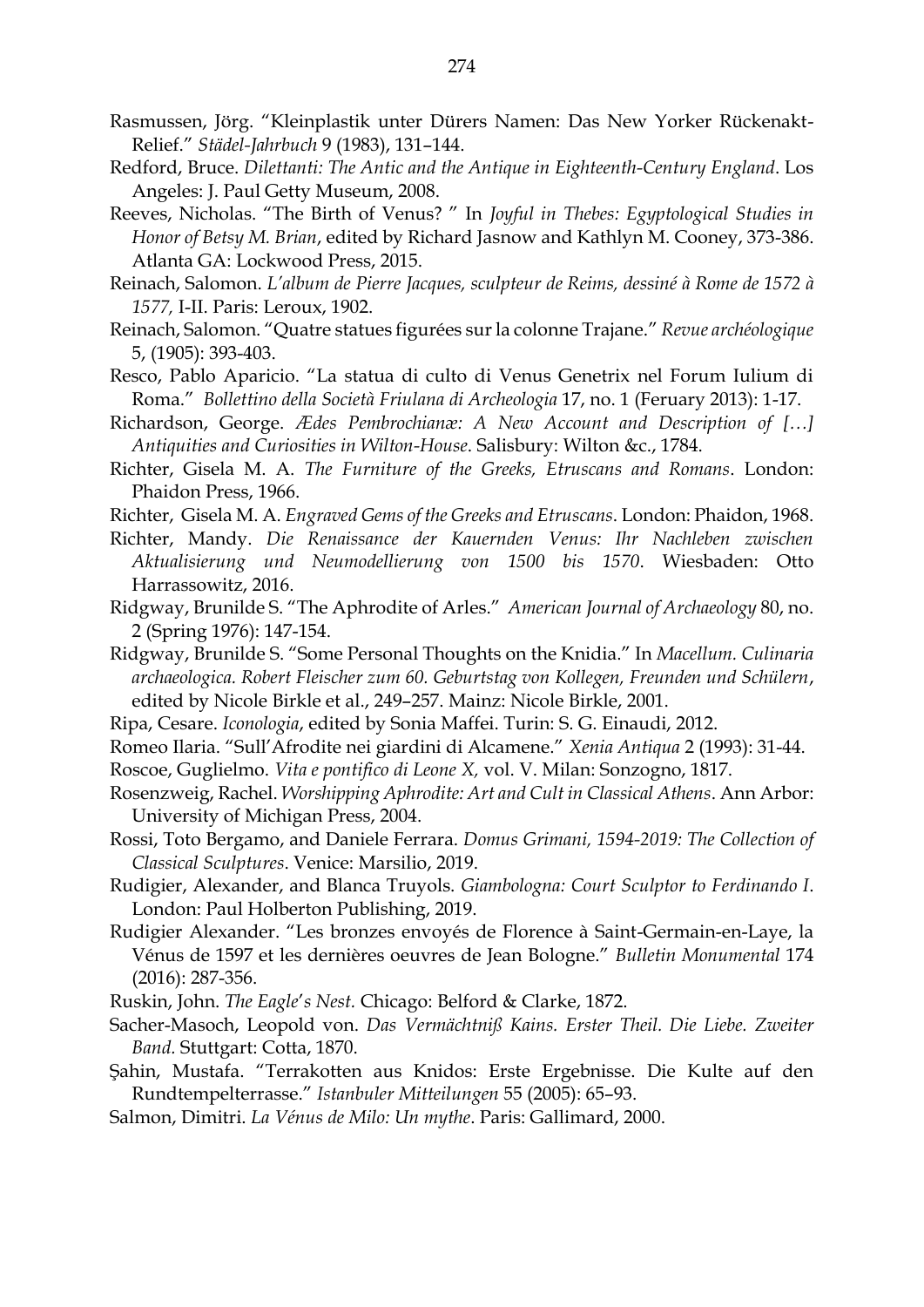- Salvadori, Monica, and Monica Baggio. "Lo svelamento di Marte e Venere, tra repertorio iconograffico e narrazione ovidiana." *Eidola. International Journal of Classical Art History* 8 (2011), 79-96.
- Sammern, Romana, and Julia Saviello, eds. *Schönheit – der Körper als Kunstprodukt. Kommentierte Quellentexte von Cicero bis Goya*. Berlin: Reimer, 2019.
- Sanchez, Pierre, and Xavier Seydoux, eds. *Les catalogues des salons,* 1. Paris: Echelle de Jacob, 1999.
- Sande, Siri. "The Ludovisi Throne, the Boston Throne and the Warren Cup: Retrospective Works or Forgeries?" *Acta ad Archaeologiam et Artium Historiam Pertinentia* 29, no. 15 N.S. (2017): 23-51.
- Saradi-Mendelovici, Helen. "The Antiquities in Constructing Byzantine Identity: Literary Tradition versus Aesthetic Appreciation." *Hortus Αrtium Medievalium, International Research Center for Late Antiquity and Middle Ages* (Zagreb) 16 (2011): 209-227.
- Saunier, Charles. *The Salons of 1908*. Paris: Goupil & Cie, 1908.
- Savatier, Thierry. *Origine du monde: Histoire d'un tableau de Gustave Courbet*. Paris: Bartillat, 2006.
- Saxl, Fritz. "Die Bibliothek Warburg und ihr Ziel." *Vorträge der Bibliothek Warburg* (1921-1922): 1-10.
- Scarfe, Norman, ed. *Innocent Espionage: The La Rochefoucauld Brothers' Tour of England in 1785*. Woodbridge: Boydell, 1995.
- Schaus, Gerald P. "The Beginning of Greek Polychrome Painting." *The Journal of Hellenic Studies* 108 (1988), 107-117
- Schmidt, Evamaria. "Venus." *Lexicon Iconographicum Mythologiae Classicae* (Artemis, Zürich/Munich 1981–99), vol. 8 (1997): 192–230.
- Schmitt, Angerit. "Römische Antikensammlungen im Spiegel eines Musterbuches der Renaissance." *Münchener Jahrbuch der bildenden Kunst* 21 (1970): 99-128.
- Schmitt, Cathrin. *Aphrodite in Unteritalien und auf Sizilien: Untersuchungen zu ihren Kulten und Heiligtümern.* Heidelberg: Verlag Archäologie und Geschichte, 2016.
- Schmitt, Cathrin: "Die Göttin auf dem Berg Eryx. Astarte Aphrodite Venus." In *Phönizische, griechische und römische Gottheiten im historischen Wandel*, edited by Linda-Marie Günther and Bärbel Morstadt, 109-136. Turnhout: Brepols, 2015.
- Schnell, Werner. *Der Torso als Problem der modernen Kunst.* Berlin: Mann, 1980.
- Schoch, Karen. *Die doppelte Aphrodite – alt und neu bei griechischen Kultbildern.* Göttingen: Universitätverlag, 2009.
- Scholten, Frits, and Emile van Binnebeke. *Willem van Tetrode (c. 1525-1580). Guglielmo Fiammingo scultore.* Zwolle: Waanders, 2003.
- Scholten, Frits. *Willem van Tetrode, Sculptor*. Amsterdam: Rijksmuseum, 2003.
- Schreiber, Earl G. "Venus in the Medieval Mythographic Tradition." *The Journal of English and Germanic Philology* 74 (1975), 519-535.
- Schreurs, Anna. *Antikenbild und Kunstanschauungen des Pirro Ligorio (1513-1583). Atlas*, 3. Cologne: König, 2000.
- Schultze, Jürgen, ed. *Prag um 1600 - Kunst und Kultur am Hofe Rudolfs II.* Freren: Kulturstiftung Ruhr Essen, 1988.
- Schwarz, Arturo. *Man Ray, 60 anni di libertà. Man Ray, 60 ans de libertés. Man Ray, 60 Years of Liberties*. Paris: E. Losfeld, 1971.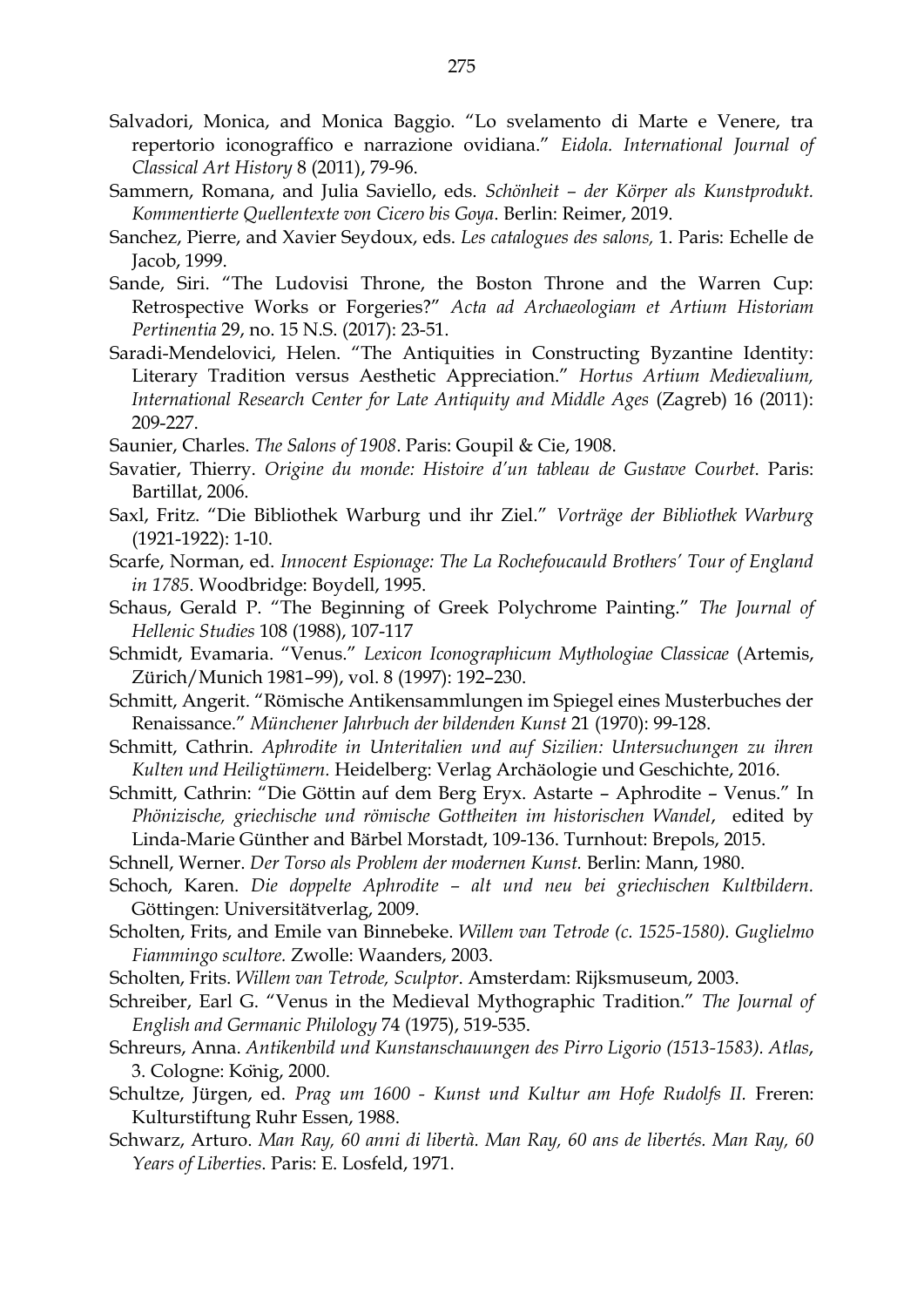- Schwinn, Christa. *Die Bedeutung des Torso vom Belvedere für Theorie und Praxis der bildenden Kunst vom 16. Jahrhundert bis Winckelmann*. Frankfurt: Peter Lang, 1973.
- Scribner III, Charles. "Daniel Hopfer's Venus and Amor. Some Iconographic Observations." *Record of the Art Museum, Princeton University* 35 (1976), 14-21.
- Seaman, Kristen Elisabeth. *An Aphrodite of Knidos and Its Copies*. Berkeley: University of California, 2009.
- Seaman, Kristen Elisabeth. "Retrieving the Original Aphrodite of Knidos." *Atti della Accademia Nazionale dei Lincei. Rendiconti Classe di scienze morali, storiche e filologiche Ser.* 9, 15 (2004), 531–594.
- Seifert, Martina, ed. *Aphrodite: Herrin des Krieges, Göttin der Liebe*. Mainz: von Zabern, 2009.
- Seiler, Peter. "Schönheit und Scham, sinnliches Temperament und moralische Temperantia: Überlegungen zu einigen Antikenadaptionen in der spätmittelalterlichen Bildhauerei Italiens." *Zeitschrift für Kunstgeschichte* 70, no. 4 (2007): 473-512.
- Settis, Salvatore. "Rinascimento e dacedenza, una simmetria necessaria." *Mitteilungen des Kunsthistorischen Institutes in Florenz* 56 (2014): 139-151.
- Settis, Salvatore. *ΧΕΛΩΝΗ: Saggio sull'Afrodite Urania di Fidia*. Studi di lettere, storia e filosofia, 30. Pisa: Scuola Normale Superiore di Pisa, 1966.
- Ševčenko, Nancy P. *The Life of St. Nicholas in Byzantine Art*. Bari: Centro Studi Bizantini, 1983.
- Sframeli, Maria. *The Myth of Venus*. Milan: Arthemisia, 2003.
- Shaw, Jennifer L. "The Figure of Venus: Rhetoric of the Ideal from Cabanel to Claude Cahun." In *Venus as Muse. From Lucretius to Michel Serres*, edited by Hanjo Berressem et al., 57-72. Leiden, Brill, 2015.
- Sicca, Cinzia Maria. "Lord Burlington at Chiswick: Architecture and Landscape." *Garden History* 10, no. 1 (Spring, 1982): 36-69.
- Simeoni, Gabriele. *Illustratione de gli epitaffi et medaglie antiche*. Lyon: J. de Tournes, 1558.
- Simon, Erika. *Die Götter der Römer.* Munich: Hirmer, 1990.
- Simon, Erika. "Venus als Grossmutter." *Mitteilungen des Deutschen Archaeologischen Instituts. Römische Abteilung* 105 (1998): 305-314.
- Sluijter, Eric Jan. "The Nude, the Artist and the Model: The Case of Rembrandt." In *The Nude and the Norm in the Early Modern Low Countries*, edited by Karolien De Clippel et al., 1-34. Turnhout: Brepols, 2011.
- Smith, Amy C., and Sadie Pickup, eds. *Brill's Companion to Aphrodite*. Leiden: Brill, 2010.
- Smith, Alison. *The Victorian Nude: Sexuality, Morality and Art*. Manchester: Manchester University Press, 1996.
- Smith, Derek R. "New Evidence for the Identification of Aphrodite on Staters of Corinth." *The Numismatic Chronicle* 165 (2005): 41-43
- Smith, Jeffrey Chipps. *German Sculpture of the Later Renaissance, c. 1520–1580: Art in an Age of Uncertainty*. Princeton: Princeton University Press, 1994.
- Smith, Roland R. R., and Bryan Ward-Perkins, eds. *The Last Statues of Antiquity*. Oxford: Oxford University Press, 2016.
- Smith, Roland R. R. *Hellenistic Sculpture.* London: Thames and Hudson, 1991.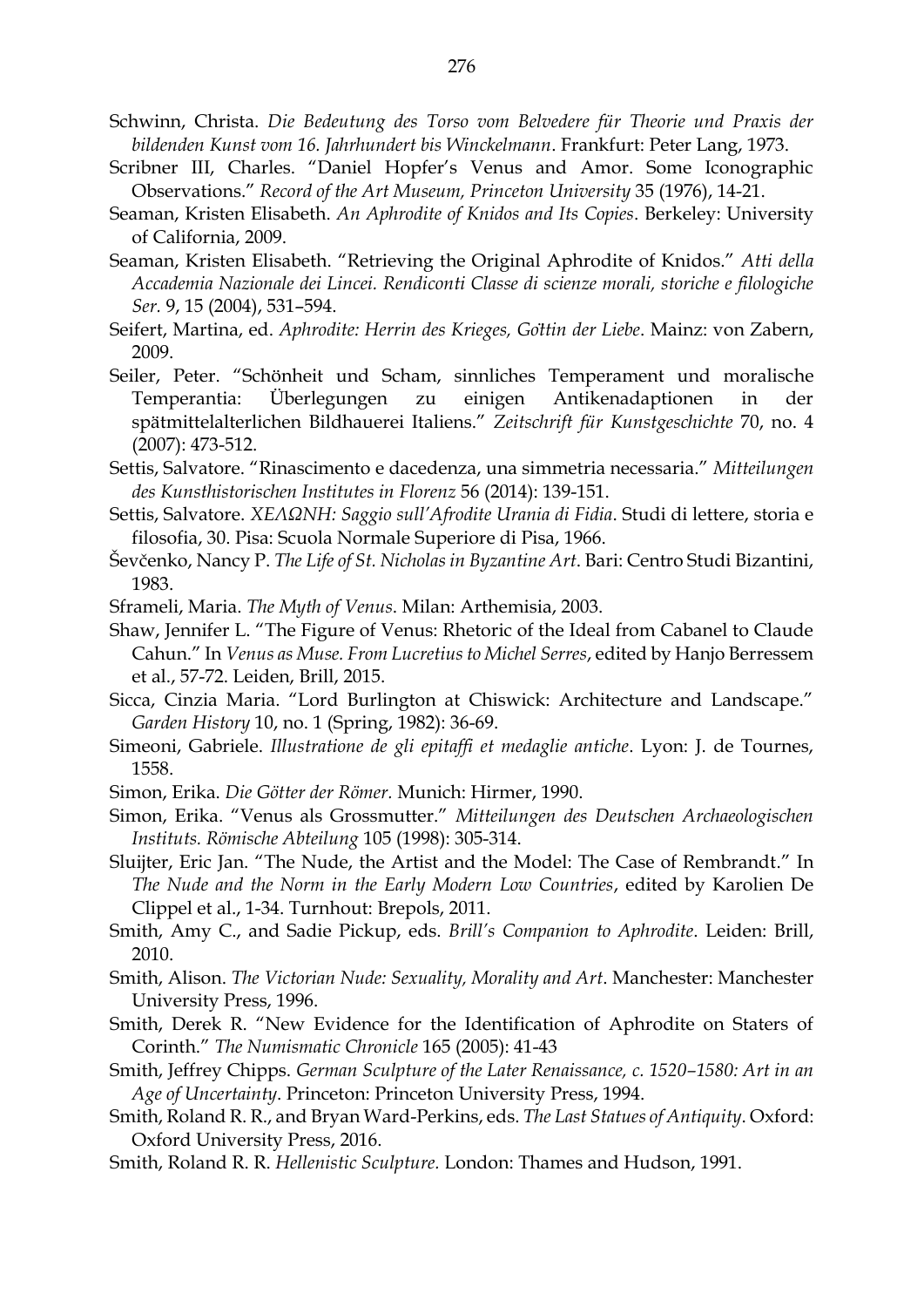Smolett, Tobias. *Travels Through France and Italy,* 2. Dublin: Robert Johnston, 1766.

- Sokolowski, Franciszek. *Lois sacrées des cités grecques*. Paris: De Boccard, 1969.
- Soldini, Francesco Maria. *Il reale giardino di Boboli nella sua pianta e nelle sue statue*. Firenze, 1789.
- Speidel, Michael. "Venus Victrix Roman and Oriental." *Aufstieg und Niedergang der römischen Welt* 2, 17, 4 (1984): 2225-2238.
- Spivey, Nigel. *Understanding Greek sculpture: Ancient Meanings, Modern Readings*. London: Thames & Hudson, 1996.
- Squire, M. J., et al., eds.*The Classical Now*. Elephant Publishing, London 2018.
- Squire, Michael. "Reception: The Legacy of Greek Sculpture." In *Handbook of Greek Sculpture*, edited by Olga Palagia, 725–767. Berlin: De Gruyter, 2019.
- Staples, Ariadne. *From Good Goddess to Vestal Virgins: Sex and Category in Roman Religion.* London: Routledge, 1998.
- Steineberg, Leo. *The Metaphors of Love and Birth in Michelangelo's Pietàs*. New York: Basic Books, 1970.
- Steiner, Deborah. *Images in Mind: Statues in Archaic and Classical Greek Literature and Thought*. Princeton: Princeton University Press, 2001.
- Steinhart, Matthias. "Zwei 'Becher des Nestor' und der Zauber der Aphrodite." *Würzburger Jahrbücher* 36 (2012): 7-38.
- Stewart, Andrew. *Greek Sculpture: An Exploration*. New Haven: Yale University Press*,* 1990.
- Stewart, Andrew. *Art, Desire and the Body in Ancient Greece*. Cambridge: Cambridge University Press, 1997.
- Stewart, Andrew. "The Persian and Carthaginian Invasions of 480 B.C.E. and the Beginning of the Classical Style." *American Journal of Archaeology* 112, no. 3-4 (July – October, 2008): 377–412, 581-615.
- Stewart, Andrew. *Classical Greece and the Birth of Western Art*. Cambridge: Cambridge University Press, 2008.
- Stewart, Andrew. "A Tale of Seven Nudes: The Capitoline and Medici Aphrodites, Four Nymphs at Elean Herakleia, and an Aphrodite at Megalopolis." *Antichthon* 44 (2010): 12-32.
- Stewart, Andrew. "Hellenistic Freestanding Sculpture from the Athenian Agora, 1. Aphrodite." *Hesperia* 81 (2012): 267–342.
- Stewart, Andrew. *Art in the Hellenistic World: An Introduction*. Cambridge: Cambridge University Press, 2014.
- Stewart, Andrew. "Two Notes on Greeks Bearing Arms. The Hoplites of the Chigi Jug and Gelon's Armed Aphrodite." In *Medien der Geschichte. Antikes Griechenland und Rom*, edited by Ortwin et al., 227-243. Berlin: De Gruyter, 2015.
- Stewart, Peter. *Statues in Roman Society: Representation and Response*. Oxford: Oxford University Press, 2004.
- Stirling, Lea M. "Collections, Canons, and Context in Late Antiquity: The Afterlife of Greek Masterpieces in Late Antiquity." In *Using Images in Late Antiquity*, edited by Stine Brink et al., 96-114. Oxford: Oxbow Books, 2014.
- Stirling, Lea M. *The Learned Collector: Mythological Statuettes and Classical Taste in Late Antique Gaul*. Ann Arbor: University of Michigan Press, 2005.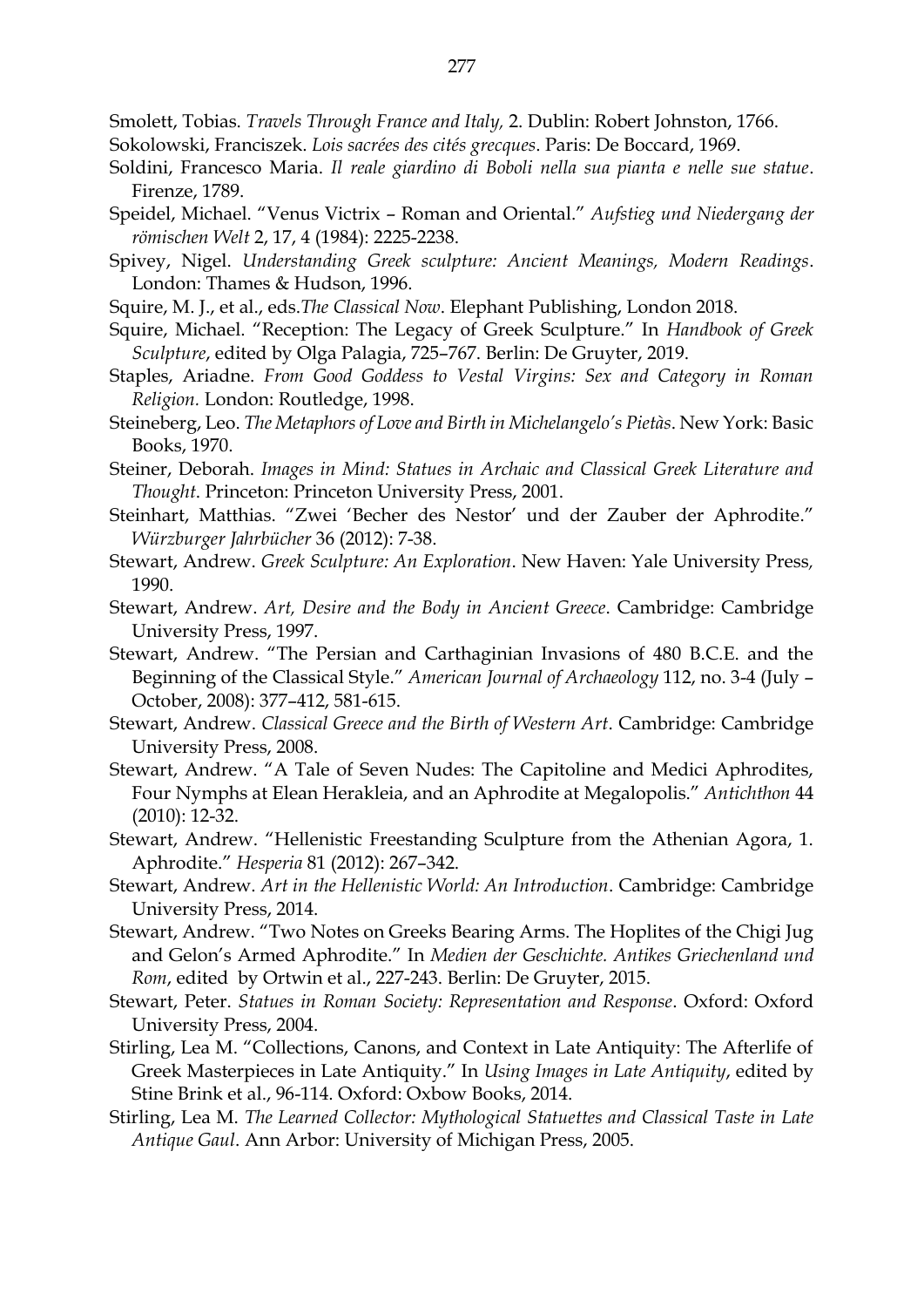- Stirling, Lea M. "Patrons, Viewers, and Statues in Late Antique Baths." In *Patrons and Viewers in Late Antiquity*, edited by Stine Birk and Birte Poulsen, 67-81. Aarhus: University Press, 2012.
- Stonard, John-Paul. "Kenneth Clark's 'The Nude. A Study of Ideal Art, 1956,'" *The Burlington Magazine* 152, no. 1286 (May 2010): 317-321.
- Strong, Roy. *The Artist & the Garden*. New Haven CT: Yale University Press, 2000.
- Strozzi, Beatrice Paolozzi, and Dimitrios Zikos, eds. *Giambologna: Gli dei, gli eroi*. Florence: Giunti, 2006.
- Sturm, Robert. *Kauernde Aphrodite: Die Bedeutung des Bildmotivs in der antiken und postantiken Kunst*. Hamburg: Dr. Josef Kovac, 2015.
- Sugimoto, David T., ed. *Transformation of a Goddess: Ishtar, Astarte, Aphrodite*. Fribourg: Academic Press, 2014.
- Sutton, Robert F. "The Invention of the Female Nude: Zeuxis, Vase-Painting, and the Kneeling Bather." In *Athenian Potters and Painters,* II, edited by John H*.* Oakley and Olga Palagia, 270-279. Oxford: Oxbow Books, 2009.
- Sylvester, David. *Magritte*, mit einer Einführung von Michel Draguet. Cologne: Parkland Verlag, 2009.
- Symes, Michael. "Flintwork, Freedom and Fantasy: The Landscape at West Wycombe Park." *Buckinghamshire Garden History* 33 (2005): 1-30.
- Tchikine, Anatole. *Francesco Camiliani and the Florentine Garden of Don Luigi de Toledo: A Study of Fountain Production and Consumption in the Third Quarter of the 16th Century, 1-2*. PhD diss., Trinity College, Dublin 2002.
- Tchikine, Anatole. "The 'Candelabrum' Fountain Reconsidered." *Studies in the History of Gardens & Designed Landscapes* 29 (2009): 257-269.
- Templin, Christina. *Medialer Schmutz: Eine Skandalgeschichte des Nackten und Sexuellen im Deutschen Kaiserreich, 1890-1914*. Bielefeld: Transcript, 2016.
- Terrier Aliferis, Laurence. *L'imitation de l'antiquité dans l'art médiéval (1180-1230)*. Turnhout: Brepols, 2016.
- Tervarent, Guy de. *Attributs et symboles dans l'art profane: Dictionnaire d'un langage perdu, 1450-1600*. Geneva: Droz, 1997.
- Thauvette, Chantelle. "Defining Early Modern Pornography: The Case of Venus and Adonis." *Journal for Early Modern Cultural Studies* 12 (2012): 26-48.
- Thomas, Ben. "The Academy of Baccio Bandinelli." *Print Quarterly* Vol. 22, No. 1, (March 2005): 3-14.
- Thomas, Edmund. "The Cult Statues of the Pantheon." *Journal of Roman Studies* 107 (2017): 146–212.
- Thomassin, Philippe. *Antiquarum statuarum urbis Romae liber primus*. Rome, 1610.
- Thorel-Cailleteau, Sylvie. "Aphrodite wagnérienne ou la leçon de classicisme." *Revue de littérature comparée* 309 (2004): 37-54.
- Tollebeek, Jo. "'Renaissance' and 'fossilization:' Michelet, Burckhardt, and Huizinga," *Renaissance Studies* 15 (2001): 354-366.
- Traversali, Gustavo: *La statuaria ellenistica del Museo Archeologico di Venezia*. Rome: Giorgio Bretschneider, 1986.
- Turner, James Grantham. *Eros Visible: Art, Sexuality, and Antiquity in Renaissance Italy*. New Haven: Yale University Press, 2017.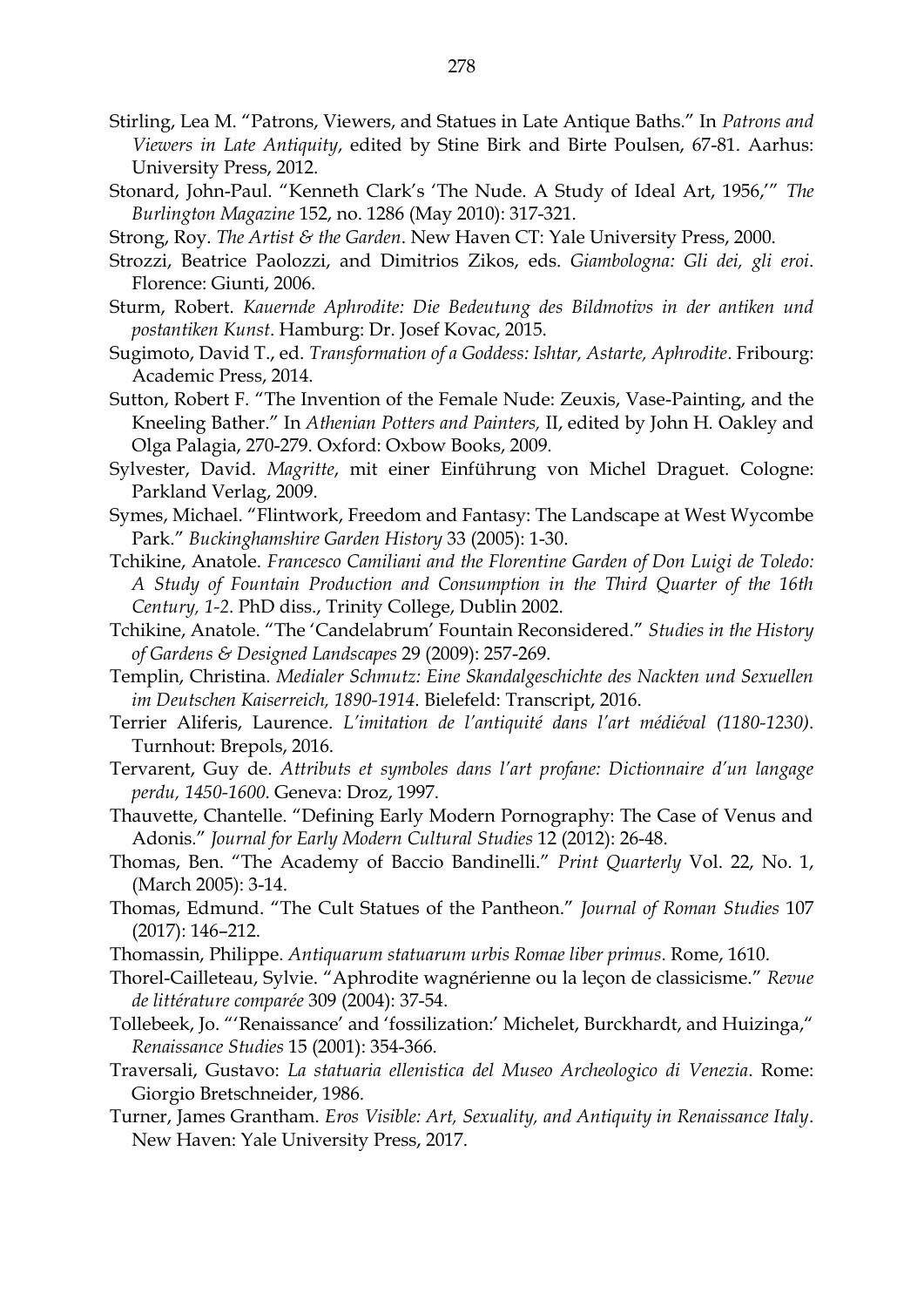- Türr, Karina. *Farbe und Naturalismus in der Skulptur des 19. und 20. Jahrhunderts: Sculpturae vitam insufflat pictura*. Mainz: von Zabern, 1994.
- Vasari, Giorgio. *Le vite de'più eccellenti pittori, scultori ed archittettori*, *Firenze 1568*, edited by Gaetano Milanesi, 1-9. Florence: Sansoni, 1878-1885.
- Vellekoop, Marije, et al. *Vincent Van Gogh Drawings, 3. Antwerp and Paris, 1885-1888*. London: Lund Humphries, 2001.
- Velten, Robert. *Keusche Madonna – verführerische Venus: Die Frauen in Eichendorffs Marmorbild*. Münster: Universität Münster, 2012.
- Vernant, Jean‐Pierre. *Mortals and Immortals: Collected Essays*. Princeton: Princeton University Press, 1991.
- Vout, Caroline. *Classical Art: A Life History from Antiquity to the Present*. Princeton: Princeton University Press, 2018.
- Wajeman, Lise. "Fictions comiques ou théories sérieuses? Les réincarnations de l'Aphrodite de Cnide au XVI<sup>e</sup> siècle dans quelques récits et traités." In *Le mythe de l'art antique*, edited by Emmanuelle Hénin and Valérie Naas, 365-376. Paris: CNRS Éditions, 2018.
- Waldman, Louis A. *Baccio Bandinelli and Art at the Medici Court: A Corpus of Early Modern Sources.* Philadelphia: American Philosophical Society, 2004.
- Walker, Susan. "Cleopatra in Pompeii?" *Papers of the British School at Rome* 76 (2008): 35-46.
- Wallenstein, Jenny. "Interactive Aphrodite: Greek Responses to the Idea of Aphrodite as Ancestress of the Romans." In *Brill's Companion to Aphrodite*, edited by Amy C. Smith and Sadie Pickup, 269-284. Leiden: Brill, 2010.
- Waller, Susan. *The Invention of the Model: Artists and Models in Paris, 1830-1870*. London: Routledge, 2016.
- Walpole, Horace. *Memoirs of the Reign of King George,* 3,1, edited by Derek Jarrett. New Haven CT: Yale University Press, 2000.
- Walters, Margaret. *Feminism: A Very Short Introduction*. Oxford: Oxford University Press, 2005.
- Warburg, Aby. *Sandro Botticellis Geburt der Venus und Frühling*. Hamburg: L. Voss, 1893.
- Wardle, Marianne Eileen. *Naked and Unashamed: A Study of the Aphrodite Anadyomene in the Graeco-Roman World*. PhD diss. Durham NC: Duke University, 2010.
- Warren, Jeremy. *Medieval and Renaissance Sculpture in the Ashmolean Museum,* 1. Oxford: Ashmolean Museum Publications, 2014.
- Warren, Richard. *Sex, Symbolists and the Greek Body*. London: Bloomsbury Publishing, 2019.
- Weber, Ingrid S. "Venus Kallipygos, der Weibliche Rückenacht nach Dürer." *Städel-Jahrbuch* 9 (1983): 145–150.
- Weber, Martha. "Die Kultbilder der Aphrodite Urania der zweiten Hälfte des 5. Jhs. v. Chr. in Athen: Attika und das Bürgerrechtsgesetz von 451/0 v. Chr." *Mitteilungen des Deutschen Archäologischen Instituts, Athenische Abteilung* 121 (2006): 165–223.
- Wedepohl, Claudia. "Why Botticelli? Aby Warburg's Search for a New Approach to Quattrocento Italian Art." In *Botticelli Past and Present*, edited by Ana Debenedetti and Caroline Elam, 183-202. London: UCL Press, 2019.